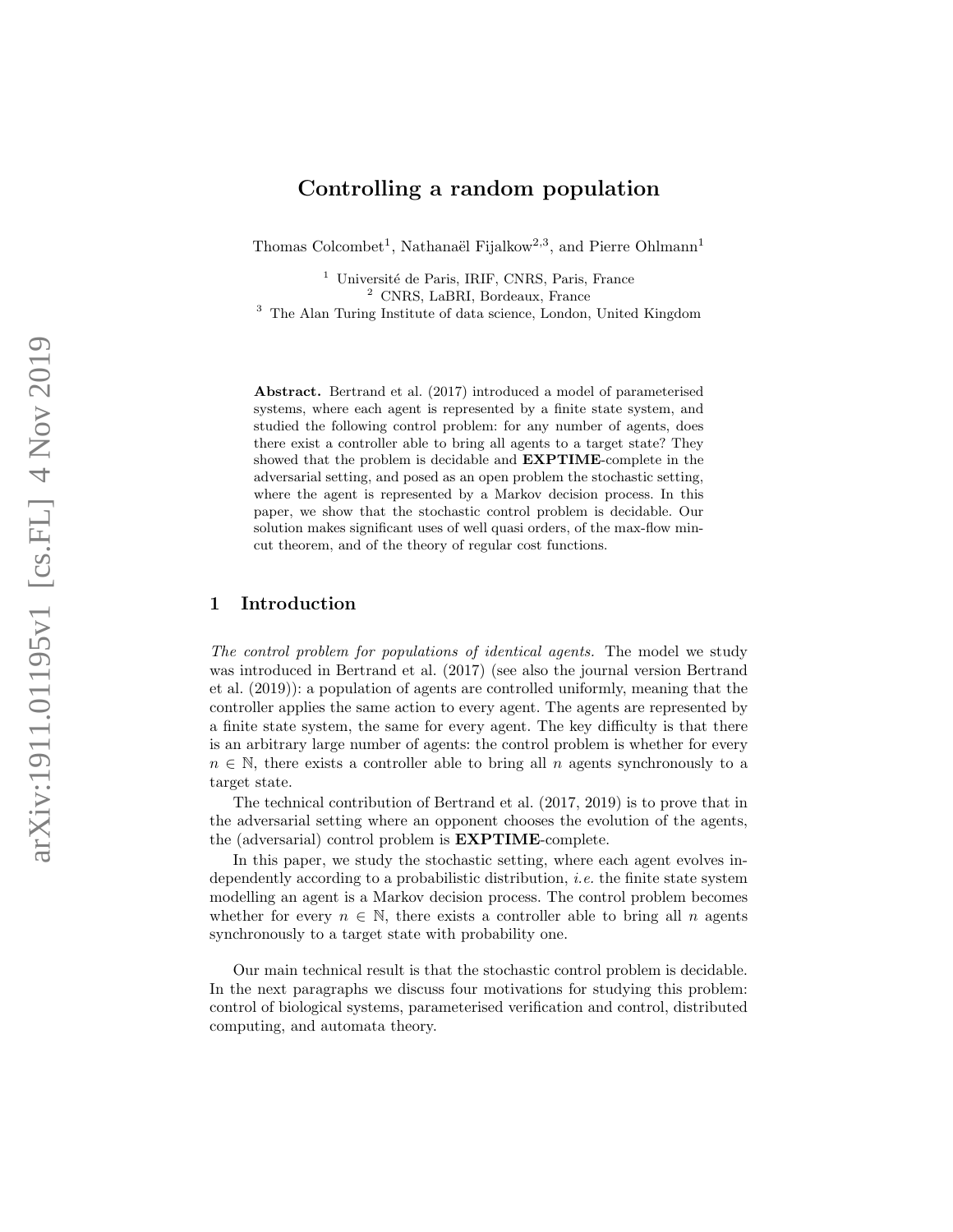Modelling biological systems. The original motivation for studying this model was for controlling population of yeasts [\(Uhlendorf et al.](#page-16-0) [\(2015\)](#page-16-0)). In this application, the concentration of some molecule is monitored through fluorescence level. Controlling the frequency and duration of injections of a sorbitol solution influences the concentration of the target molecule, triggering different chemical reactions which can be modelled by a finite state system. The objective is to control the population to reach a predetermined fluorescence state. As discussed in the conclusions of [Bertrand et al.](#page-15-0) [\(2017,](#page-15-0) [2019\)](#page-15-1), the stochastic semantics is more satisfactory than the adversarial one for representing the behaviours of the chemical reactions, so our decidability result is a step towards a better understanding of the modelling of biological systems as populations of arbitrarily many agents represented by finite state systems.

From parameterised verification to parameterised control. Parameterised verification was introduced by [German and Sistla](#page-15-2) [\(1992\)](#page-15-2): it is the verification of a system composed of an arbitrary many identical components. The control problem we study here and introduced by [Bertrand et al.](#page-15-0) [\(2017,](#page-15-0) [2019\)](#page-15-1) is the first step towards parameterised control: the goal is control a system composed of many identical components in order to ensure a given property. To the best of our knowledge, the contributions of [Bertrand et al.](#page-15-0) [\(2017,](#page-15-0) [2019\)](#page-15-1) are the first results on parameterised control; by extension, we present the first results on parameterised control in a stochastic setting.

Distributed computing. Our model resembles two models introduced for the study of distributed computing. The first and most widely studied is population protocols, introduced by [Angluin et al.](#page-15-3) [\(2006\)](#page-15-3): the agents are modelled by finite state systems and interact by pairs drawn at random. The mode of interaction is the key difference with the model we study here: in a time step, all of our agents perform simultaneously and independently the same action. This brings us closer to broadcast protocols as studied for instance by [Esparza et al.](#page-15-4) [\(1999\)](#page-15-4), in which one action involves an arbitrary number of agents. As explained in [Bertrand et al.](#page-15-0) [\(2017,](#page-15-0) [2019\)](#page-15-1), our model can be seen as a subclass of (stochastic) broadcast protocols, but key differences exist in the semantics, making the two bodies of work technically independent.

The focus of the distributed computing community when studying population or broadcast protocols is to construct the most efficient protocols for a given task, such as (prominently) electing a leader. A growing litterature from the verification community focusses on checking the correctness of a given protocol against a given specification; we refer to the recent survey by [Esparza](#page-15-5) [\(2016\)](#page-15-5) for an overview. We concentrate on the control problem, which can then be seen as a first result in the control of distributed systems in a stochastic setting.

Alternative semantics for probabilistic automata. It is very tempting to consider the limit case of infinitely many agents: the parameterised control question becomes the value 1 problem for probabilistic automata, which was proved undecidable in [Gimbert and Oualhadj](#page-15-6) [\(2010\)](#page-15-6), and even in very restricted cases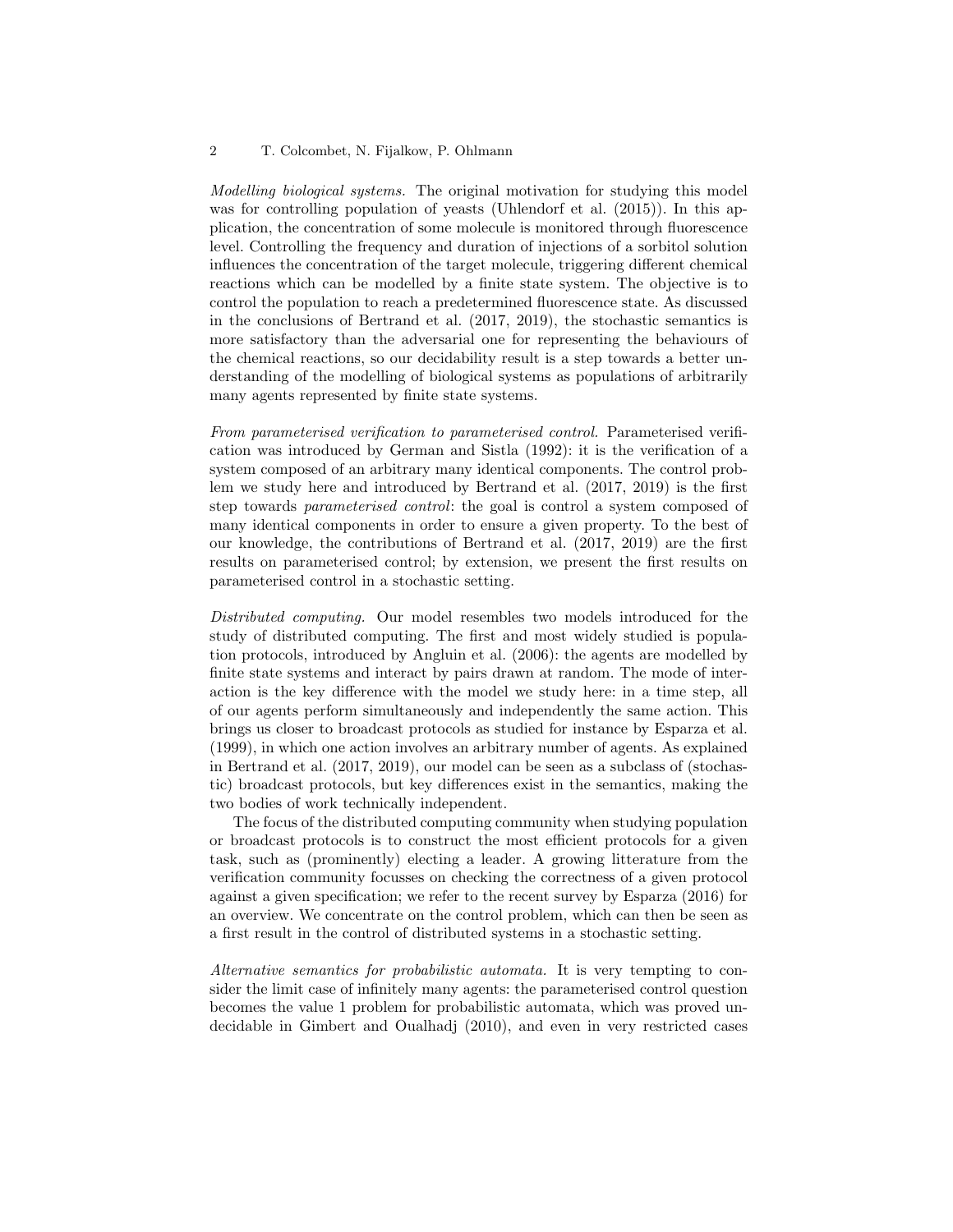[\(Fijalkow et al.](#page-15-7) [\(2014\)](#page-15-7)). Hence abstracting continuous distributions by a discrete population of arbitrary size can be seen as an approximation technique for probabilistic automata. Using  $n$  agents corresponds to using numerical approximation up to  $2^{-n}$  with random rounding; in this sense the control problem considers arbitrarily fine approximations. The plague of undecidability results on probabilistic automata (see  $e.g.$  [Fijalkow](#page-15-8)  $(2017)$ ) is nicely contrasted by our positive result, which is one of the few decidability results on probabilistic automata not making structural assumptions on the underlying graph.

Our results. We prove decidability of the stochastic control problem. The first insight is given by the theory of well quasi orders, which motivates the introduction of a new problem called the sequential flow problem. The first step of our solution is to reduce the stochastic control problem to (many instances of) the sequential flow problem. The second insight comes from the theory of regular cost functions, providing us with a set of tools for addressing the key difficulty of the problem, namely the fact that there are arbitarily many agents. Our key technical contribution is to show the computability of the sequential flow problem by reducing it to a boundedness question expressed in the cost monadic second order logic using the max-flow min-cut theorem.

Organisation of the paper. We define the [stochastic control problem](#page-3-0) in Section [2,](#page-2-0) and the [sequential flow problem](#page-7-0) in Section [3.](#page-5-0) We construct a reduction from the former to (many instances of) the latter in Section [4,](#page-7-1) and show the decidability of the [sequential flow problem](#page-7-0) in Section [5.](#page-10-0)

### <span id="page-2-0"></span>2 The stochastic control problem

<span id="page-2-1"></span>Definition 1. A Markov decision process (MDP for short) consists of

- a finite set of states  $Q$ ,
- $-$  a finite set of actions A,
- a stochastic transition table  $\rho: \mathcal{Q} \times \mathcal{A} \to \mathcal{D}(\mathcal{Q})$ .

The interpretation of the [transition table](#page-2-1) is that from the state  $p$  under action a, the probability to transition to q is  $\rho(p,a)(q)$ . The transition relation  $\Delta$  is defined by

$$
\Delta = \{ (p, a, q) \in \mathcal{Q} \times \mathcal{A} \times \mathcal{Q} : \rho(p, a)(q) > 0 \}.
$$

We also use  $\Delta_a$  given by  $\{(p,q) \in Q \times Q : (p,a,q) \in \Delta\}.$ 

We refer to Kučera [\(2011\)](#page-16-1) for the usual notions related to [MDPs;](#page-2-1) it turns out that very little probability theory will be needed in this paper, so we restrict ourselves to mentioning only the relevant objects. In an [MDP](#page-2-1)  $\mathcal{M}$ , a strategy is a function  $\sigma: \mathcal{Q} \to \mathcal{A}$ ; note that we consider only pure and positional strategies, as they will be sufficient for our purposes.

<span id="page-2-2"></span>Given a source  $s \in \mathcal{Q}$  and a target  $t \in \mathcal{Q}$ , we say that the [strategy](#page-3-1)  $\sigma$  almost surely ensures to reach t if the probability that a path starting from  $s$  and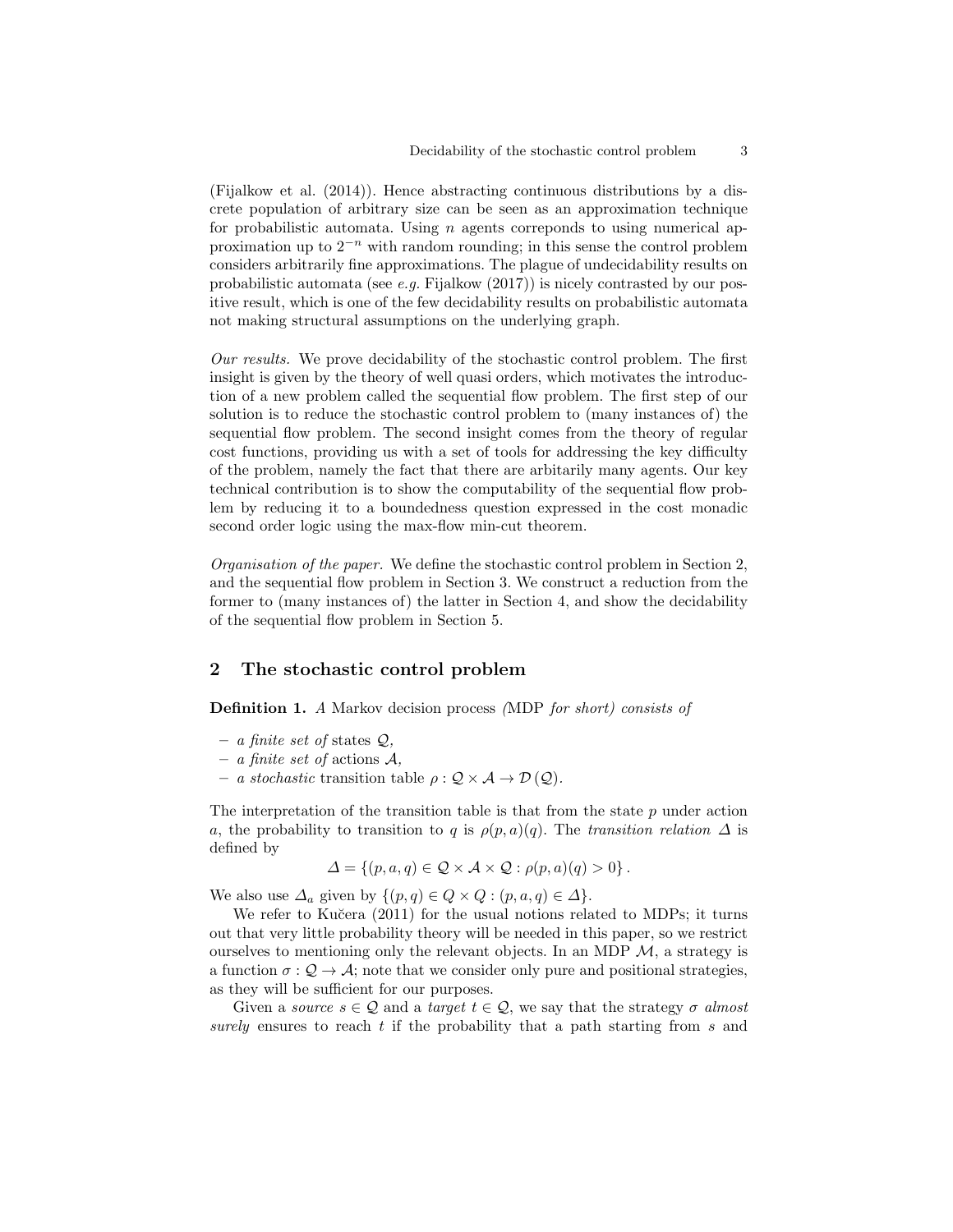consistent with  $\sigma$  eventually leads to t is one. As we shall recall in Section [4,](#page-7-1) whether there exists a strategy ensuring to reach  $t$  almost surely from  $s$ , called the almost sure reachability problem for [MDP](#page-2-1) can be reduced to solving a two player Büchi game, and in particular does not depend upon the exact [probabilities.](#page-2-1) In other words, the only relevant information for each  $(p, a, q) \in \mathcal{Q} \times \mathcal{A} \times \mathcal{Q}$  is whether  $\rho(p, a)(q) > 0$  or not. Since the same will be true for the stochastic control problem we study in this paper, in our examples we do not specify the exact [probabilities,](#page-2-1) and an edge from p to q labelled a means that  $\rho(p, a)(q) > 0$ .

<span id="page-3-1"></span>Let us now fix an [MDP](#page-2-1)  $\mathcal M$  and consider a population of n tokens (we use [tokens](#page-3-1) to represent the agents). Each token evolves in an independent copy of the [MDP](#page-2-1) M. The controller acts through a *strategy*  $\sigma : \mathcal{Q}^n \to \mathcal{A}$ , meaning that given the state each of the  $n$  tokens is in, the controller chooses *one* action to be performed by all tokens independently. Formally, we are considering the product [MDP](#page-2-1)  $\mathcal{M}^n$  whose set of states is  $\mathcal{Q}^n$ , set of actions is A, and [transition](#page-2-1) [table](#page-2-1) is  $\rho^n(u,a)(v) = \prod_{i=1}^n \rho(u_i,a)(v_i)$ , where  $u, v \in \mathcal{Q}^n$  and  $u_i, v_i$  are the  $i^{\text{th}}$ components of  $u$  and  $v$ .

Let  $s, t \in \mathcal{Q}$  be the [source](#page-2-2) and [target](#page-2-2) states, we write  $s^n$  and  $t^n$  for the constant *n*-tuples where all components are s and t. For a fixed value of  $n$ , whether there exists a strategy ensuring to reach  $t^n$  almost surely from  $s^n$  can be reduced to solving a two player Büchi game in the same way as above for a single [MDP,](#page-2-1) replacing  $\mathcal M$  by  $\mathcal M^n$ . The stochastic control problem asks whether this is true for arbitrary values of  $n$ :

<span id="page-3-0"></span>Problem 1 (Stochastic control problem). The inputs are an [MDP](#page-2-1)  $\mathcal{M}$ , a [source](#page-2-2) state  $s \in \mathcal{Q}$  and a [target](#page-2-2) state  $t \in \mathcal{Q}$ . The question is whether for all  $n \in \mathbb{N}$ , there exists a strategy ensuring to reach  $t^n$  almost surely from  $s^n$ .

Our main result is the following.

#### **Theorem 1.** The [stochastic control problem](#page-3-0) is decidable.

The fact that the problem is co-recursively enumerable is easy to see: if the answer is "no", there exists  $n \in \mathbb{N}$  such that there exist no strategy ensuring to reach  $t^n$  almost surely from  $s^n$ . Enumerating the values of n and solving the [almost sure reachability problem](#page-2-2) for  $\mathcal{M}^n$  eventually finds this out. However, it is not clear whether one can place an upper bound on such a witness  $n$ , which would yield a simple (yet inefficient!) algorithm. As a corollary of our analysis we can indeed derive such an upper bound, but of non elementary in the size of the [MDP.](#page-2-1)

In the remainder of this section we present a few interesting examples.

Example 1 Let us consider the [MDP](#page-2-1) represented in Figure [1.](#page-4-0) We show that for this [MDP,](#page-2-1) for any  $n \in \mathbb{N}$ , the controller has an almost surely to reach  $t^n$ from  $s^n$ . Starting with n [tokens](#page-3-1) on s, we iterate the following strategy:

<sup>–</sup> Repeatedly play [action](#page-2-1)  $a$  until all [tokens](#page-3-1) are in  $q$ ;

<sup>–</sup> Play [action](#page-2-1) b.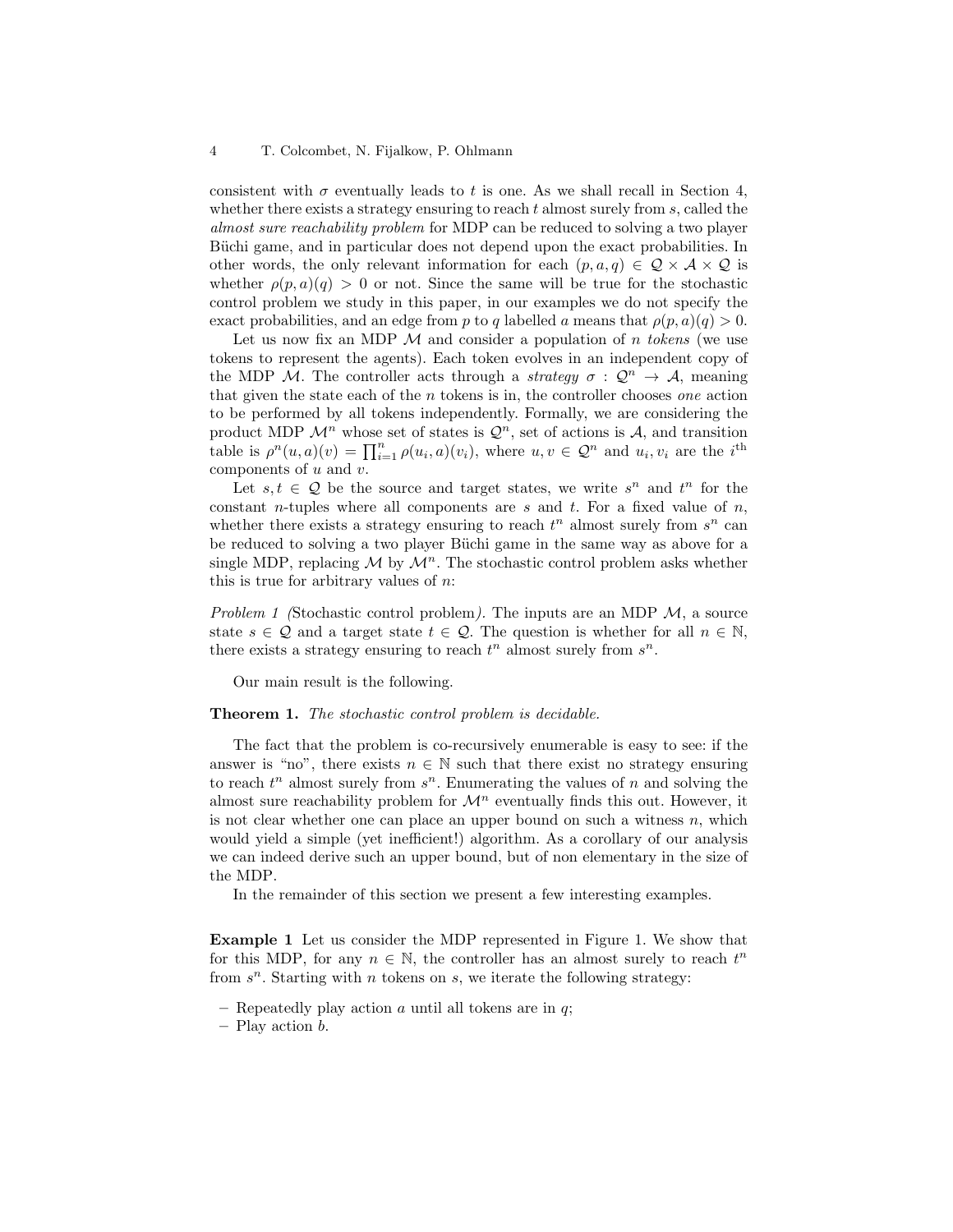The first step is eventually successful with probability one, since each time the action  $\alpha$  is played there is a non zero probability that indeed all tokens go to  $q$ . This probability is  $2^{-n}$  if there are *n* tokens in s, so for a fixed *n* it is bounded from below. In the second step, with non zero probability at least one [token](#page-3-1) goes to  $t$ , while the rest go back to  $s$ . It follows that each iteration of this strategy increases with non zero probability the number of [tokens](#page-3-1) in  $t$ . Hence, it ensures to transfer all tokens to  $t^n$  almost surely.



<span id="page-4-0"></span>Fig. 1. The controller can almost surely reach  $t^n$  from  $s^n$ , for any  $n \in \mathbb{N}$ .

Example 2 We now consider the [MDP](#page-2-1) represented in Figure [2.](#page-5-1) By convention, if from a state some action does not have any outgoing transition (for instance the action u from s), then it goes to the sink state  $\perp$ .

We show that there exists a controller ensuring to transfer seven [tokens](#page-3-1) from s to t, but that the same does not hold for eight [tokens.](#page-3-1) For the first assertion, we present the following strategy:

- Play a. One of the [states](#page-2-1)  $q_1^{i_1}$  for  $i_1 \in \{u, d\}$  receives at least 4 [tokens.](#page-3-1)
- Play  $i_1$  ∈ {u, d}. At least 4 [tokens](#page-3-1) go to t while at most 3 go to  $q_1$ .
- Play a. One of the [states](#page-2-1)  $q_2^{i_2}$  for  $i_2 \in \{u, d\}$  receives at least 2 [tokens.](#page-3-1)
- Play  $i_2 \in \{u, d\}$ . At least 2 [tokens](#page-3-1) go to t while at most 1 [token](#page-3-1) goes to  $q_2$ .
- Play a. The token (if any) goes to  $q_3^i$  for  $i_3 \in \{u, d\}$ .
- Play  $i_3 \in \{u, d\}$ . The remaining token (if any) goes to t.

Now assume that there are 8 [tokens](#page-3-1) or more on s. The only choices for a strategy are to play  $u$  or  $d$  on the second, fourth, and sixth move. First, with non zero probability at least 4 [tokens](#page-3-1) are in each of  $q_1^i$  for  $i \in \{u, d\}$ . Then, whatever the choice of [action](#page-2-1)  $i \in \{u, d\}$ , there are at least 4 [tokens](#page-3-1) in  $q_1$  after the next step. Proceeding likewise, there are at least 2 [tokens](#page-3-1) in  $q_2$  with non zero probability two steps later. Then again two steps later, at least 1 [token](#page-3-1) falls in the sink with non zero probability.

Generalising this example shows that if the answer to the [stochastic control](#page-3-0) [problem](#page-3-0) is "no", the smallest number of [tokens](#page-3-1)  $n$  for which there exist no almost surely strategy for reaching  $t^n$  from  $s^n$  may be exponential in  $|Q|$ . This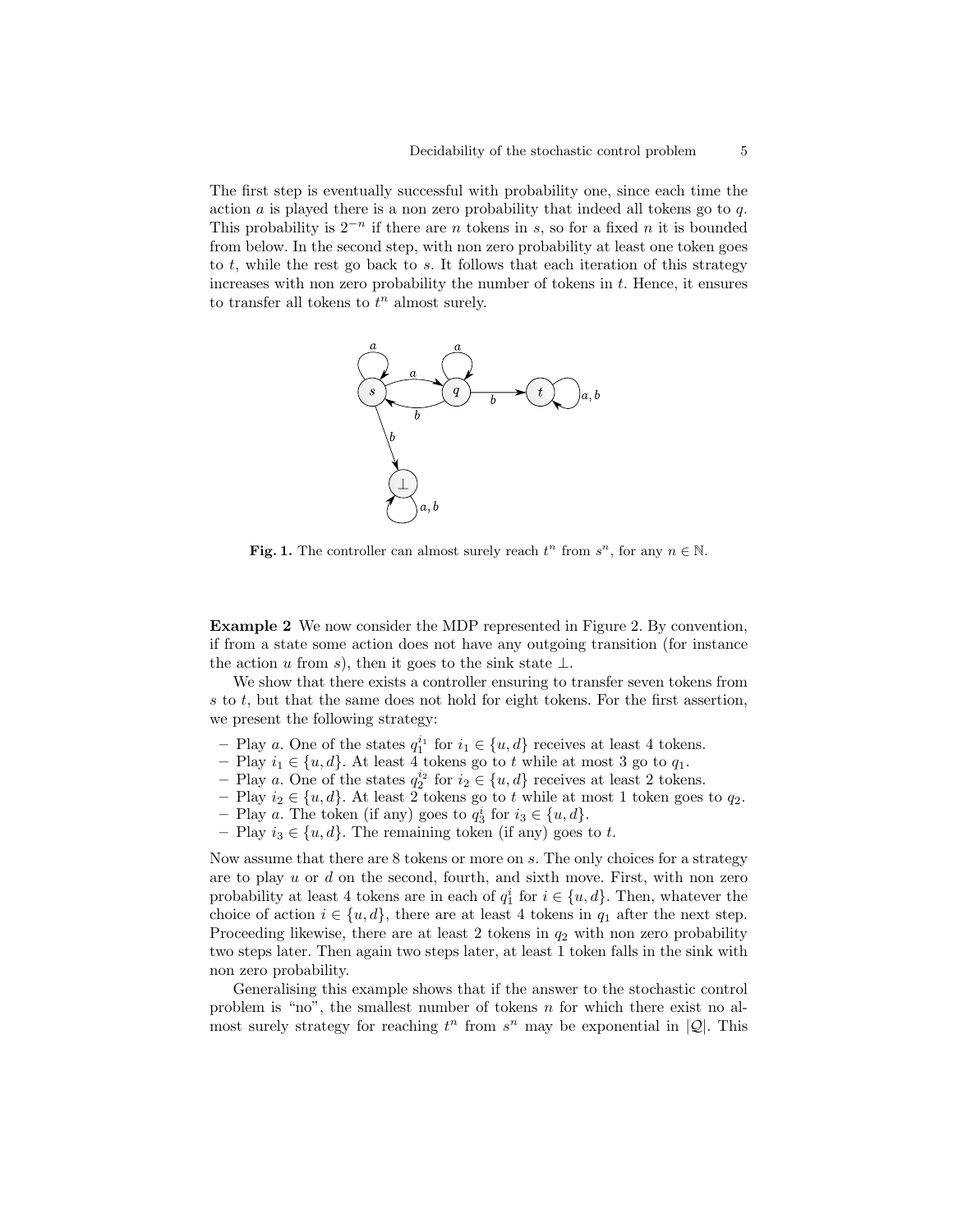

<span id="page-5-1"></span>Fig. 2. The controller can synchronise up to 7 tokens on the target state  $t$  almost surely, but not more.

can further extended to show a doubly exponential in  $Q$  lower bound, as done in [Bertrand et al.](#page-15-0) [\(2017,](#page-15-0) [2019\)](#page-15-1); the example produced there holds for both the adversarial and the stochastic setting. Interestingly, for the adversarial setting this doubly exponential lower bound is tight. Our proof for the stochastic setting yields a non-elementary bound, leaving a very large gap.

**Example 3** We consider the [MDP](#page-2-1) represented in Figure [3.](#page-6-0) For any  $n \in \mathbb{N}$ , there exists a strategy almost surely reaching  $t^n$  from  $s^n$ . However, this strategy has to pass tokens one by one through  $q_1$ . We iterate the following strategy:

- Repeatedly play [action](#page-2-1) a until exactly 1 [token](#page-3-1) is in  $q_1$ .
- Play [action](#page-2-1) b. The [token](#page-3-1) goes to  $q_i$  for some  $i \in \{l, r\}.$
- Play [action](#page-2-1)  $i \in \{l, r\}$ , which moves the [token](#page-3-1) to t.

Note that the first step may take a very long time (the expectation of the number of as to be played until this happens is exponential in the number of [tokens\)](#page-3-1), but it is eventually successful with probability one. This very slow strategy is necessary: if  $q_1$  contains at least two [tokens,](#page-3-1) then action b should not be played: with non zero probability, at least one [token](#page-3-1) ends up in each of  $q_l, q_r$ , so at the next step some [token](#page-3-1) ends up in ⊥. It follows that any strategy almost surely reaching  $t^n$  has to be able to detect the presence of at most 1 [token](#page-3-1) in  $q_1$ . This is a key example for understanding the difficulty of the stochastic control problem.

## <span id="page-5-0"></span>3 The sequential flow problem

<span id="page-5-2"></span>We let  $\mathcal Q$  be a finite set of states. We call *configuration* an element of  $\mathbb N^{\mathcal Q}$  and flow an element of  $f \in \mathbb{N}^{\mathcal{Q}\times\mathcal{Q}}$ . A [flow](#page-5-2) f induces two [configurations](#page-5-2)  $\text{pre}(f)$  and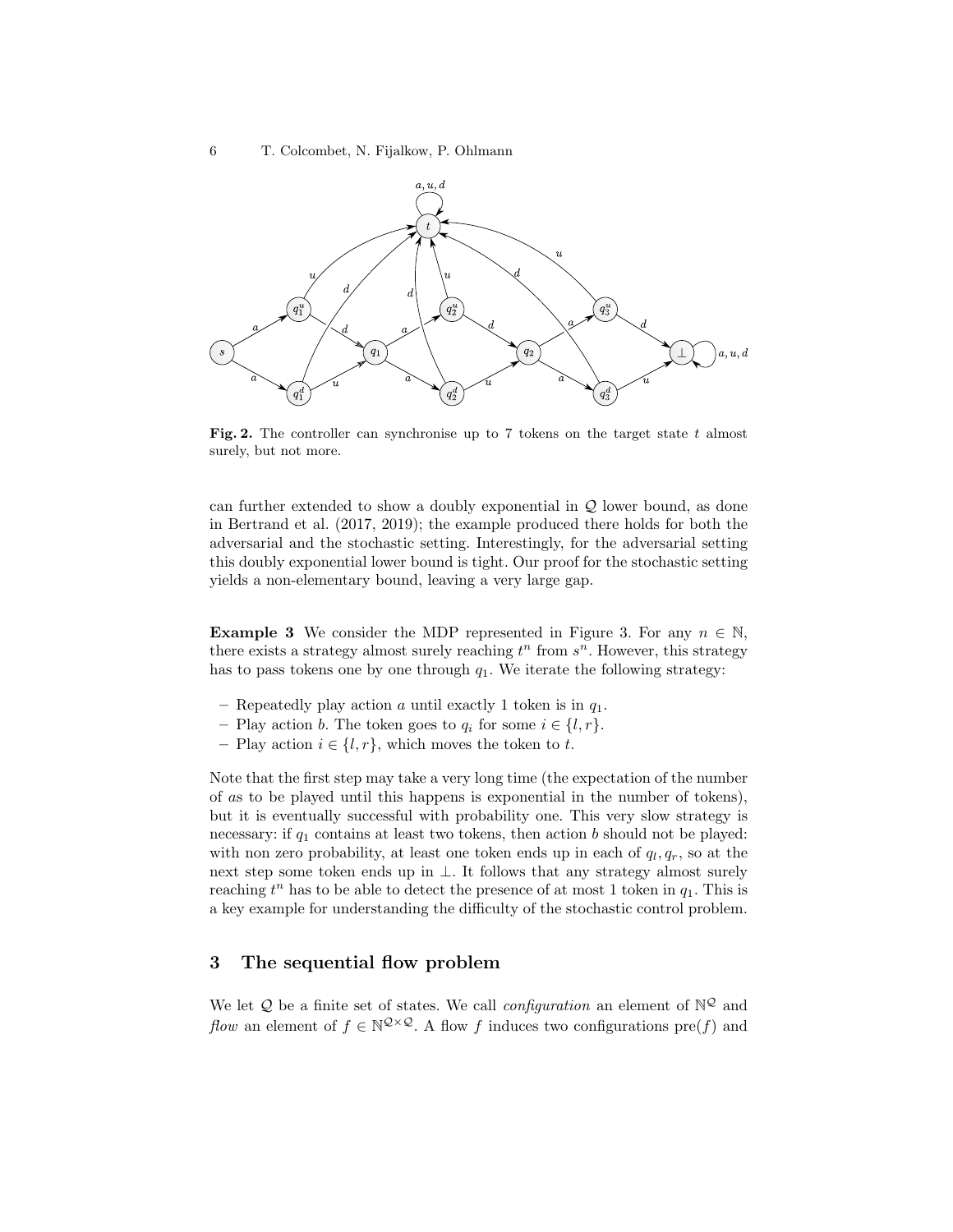

<span id="page-6-0"></span>Fig. 3. The controller can synchronise any number of tokens almost surely on the target state  $t$ , but they have to go one by one.

 $post(f)$  defined by

$$
pre(f)(p) = \sum_{q \in \mathcal{Q}} f(p,q)
$$
 and  $post(f)(q) = \sum_{p \in \mathcal{Q}} f(p,q).$ 

Given c, c' two [configurations](#page-5-2) and f a [flow,](#page-5-2) we say that c goes to c' using f and write  $c \rightarrow^{f} c'$ , if  $c = \text{pre}(f)$  and  $c' = \text{post}(f)$ .

<span id="page-6-1"></span>A flow word is  $f = f_1 \dots f_\ell$  where each  $f_i$  is a [flow.](#page-5-2) We write  $c \leadsto^f c'$  if there exists a sequence of [configurations](#page-5-2)  $c = c_0, c_1, \ldots, c_\ell = c'$  such that  $c_{i-1} \to f_i$   $c_i$ for all  $i \in \{1, \ldots, \ell\}$ . In this case, we say that c goes to c' using the [flow word](#page-6-1) f.

<span id="page-6-2"></span>We now recall some classical definitions related to [well quasi orders](#page-6-2) [\(Higman](#page-16-2) [\(1952\)](#page-16-2); [Kruskal](#page-16-3) [\(1972\)](#page-16-3), see [Schmitz](#page-16-4) [\(2017\)](#page-16-4) for an exposition of recent results). Let  $(E, \leqslant)$  be a quasi ordered set  $(i.e. \leqslant$  is reflexive and transitive), it is a well quasi ordered set [\(WQO\)](#page-6-2) if any infinite sequence contains an increasing pair. We say that  $S \subseteq E$  is *downward closed* if for any  $x \in S$ , if  $y \leq x$  then  $y \in S$ . An *ideal* is a non-empty [downward closed](#page-6-2) set  $I \subseteq E$  such that for all  $x, y \in I$ , there exists some  $z \in I$  satisfying both  $x \leq z$  and  $y \leq z$ .

### <span id="page-6-4"></span>Lemma 1.

- $-$  Any infinite sequence of decreasing [downward closed](#page-6-2) sets in a [WQO](#page-6-2) is eventually constant.
- <span id="page-6-3"></span>– A subset is [downward closed](#page-6-2) if and only if it is a finite union of incomparable [ideals.](#page-6-2) We call it its decomposition into ideals (or simply, its decomposition), which is unique (up to permutation).
- An [ideal](#page-6-2) is included in a [downward closed set](#page-6-2) if and only if it is included in one of the [ideals](#page-6-2) of its [decomposition.](#page-6-3)

We equip the set of [configurations](#page-5-2)  $\mathbb{N}^{\mathcal{Q}}$  and the set of [flows](#page-5-2)  $\mathbb{N}^{\mathcal{Q}\times\mathcal{Q}}$  with the quasi order  $\leq$  defined component wise, yielding thanks to Dickson's Lemma [\(Dick](#page-15-9)[son, 1913\)](#page-15-9) two [WQOs.](#page-6-2)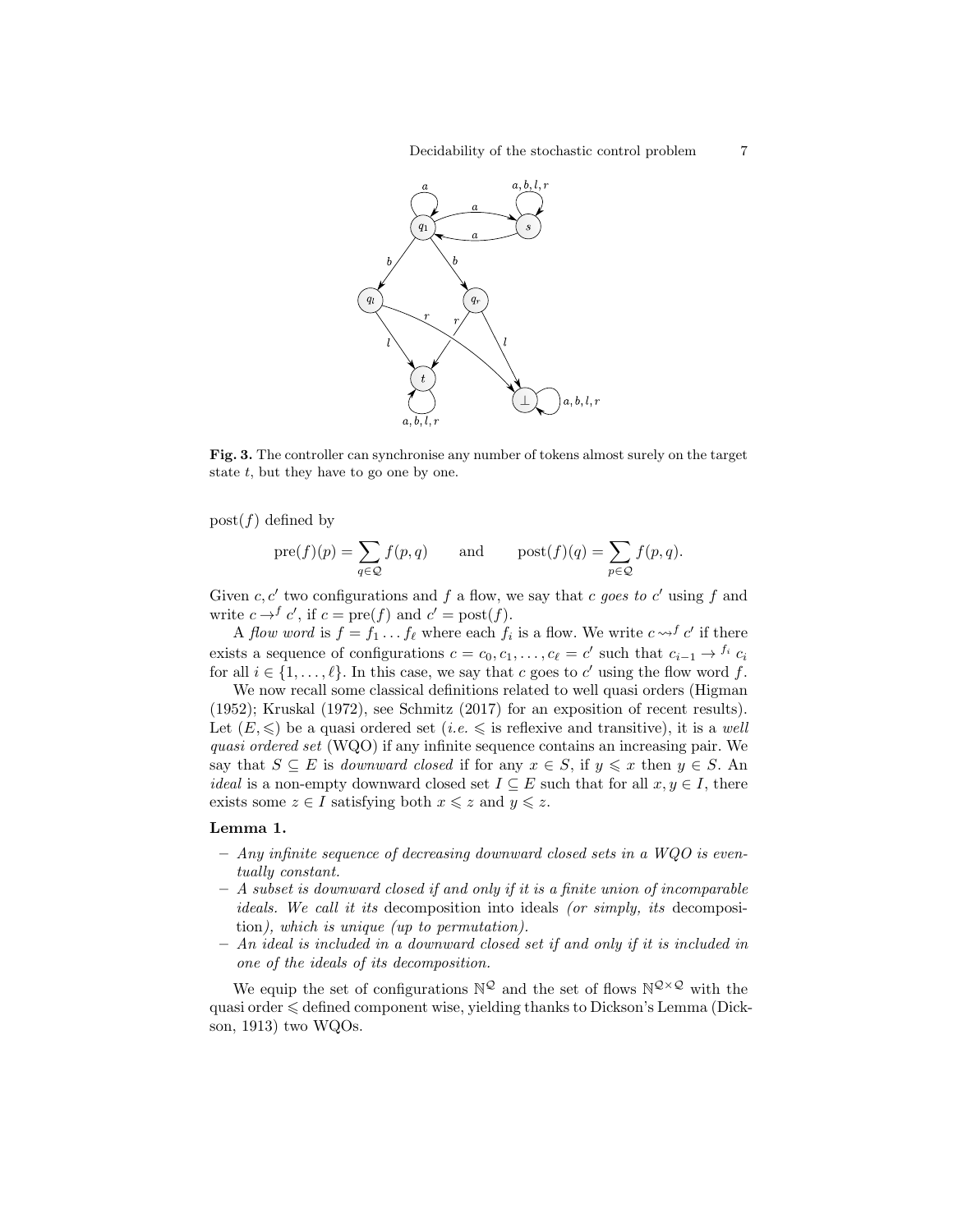**Lemma 2.** Let X be a finite set. A subset of  $\mathbb{N}^X$  is an [ideal](#page-6-2) if and only if it is of the form

$$
a \downarrow = \{ c \in \mathbb{N}^X \mid c \leqslant a \},
$$

for some  $a \in (\mathbb{N} \cup \{\omega\})^X$  (in which  $\omega$  is larger than all integers).

We represent [downward closed sets](#page-6-2) of [configurations](#page-5-2) and [flows](#page-5-2) using their decomposition into finitely many ideals of the form  $a \downarrow$  for  $a \in (\mathbb{N} \cup {\{\omega\}})^{\mathcal{Q}}$  or  $a \in (\mathbb{N} \cup {\{\omega\}})^{\mathcal{Q} \times \mathcal{Q}}.$ 

<span id="page-7-0"></span>Problem 2 (Sequential flow problem). Let  $Q$  be a finite set of states. Given a [downward closed](#page-6-2) set of [flows](#page-5-2)  $Flows \subseteq \mathbb{N}^{\mathcal{Q}\times\mathcal{Q}}$  and a [downward closed](#page-6-2) set of final [configurations](#page-5-2)  $F \subseteq \mathbb{N}^{\mathcal{Q}}$ , compute the [downward closed set](#page-6-2)

 $Pre<sup>*</sup>(Flows, F) = \{c \in \mathbb{N}^{\mathcal{Q}} \mid c \leadsto f \ c' \in F, \ f \in Flows^*\}\,$  $Pre<sup>*</sup>(Flows, F) = \{c \in \mathbb{N}^{\mathcal{Q}} \mid c \leadsto f \ c' \in F, \ f \in Flows^*\}\,$  $Pre<sup>*</sup>(Flows, F) = \{c \in \mathbb{N}^{\mathcal{Q}} \mid c \leadsto f \ c' \in F, \ f \in Flows^*\}\,$ 

i.e. the [configurations](#page-5-2) from which one may reach F using only [flows](#page-5-2) from Flows.

## <span id="page-7-1"></span>4 Reduction of the stochastic control problem to the sequential flow problem

<span id="page-7-3"></span>Let us consider an [MDP](#page-2-1)  $\mathcal M$  and a [target](#page-2-2)  $t \in \mathcal Q$ . We first recall a folklore<sup>[4](#page-7-2)</sup> result, reducing the almost sure reachability question for [MDPs](#page-2-1) to solving a two player Büchi game (we refer to Grädel et al.  $(2002)$  for the definitions and notations of Büchi games). The Büchi game is played between  $Eve$  and  $Adam$  as follows. From a state p:

- 1. [Eve](#page-7-3) chooses an [action](#page-2-1) a and a [transition](#page-2-1)  $(p, q) \in \Delta_a$ ;
- 2. [Adam](#page-7-3) can either choose to

agree and the game continues from  $q$ , or

**interrupt** and choose another [transition](#page-2-1)  $(p, q') \in \Delta_a$ , the game continues from  $q'$ .

The Büchi objective is satisfied (meaning [Eve](#page-7-3) wins) if either the target state  $t$ is reached or [Adam](#page-7-3) interrupts infinitely many times.

<span id="page-7-5"></span>Lemma 3. There exists a strategy ensuring almost surely to reach t from s if and only if [Eve](#page-7-3) has a winning strategy from  $s$  in the above Büchi game.

<span id="page-7-4"></span>We now explain how this reduction can be extended to the stochastic control problem. Let us consider an [MDP](#page-2-1)  $M$  and a [target](#page-2-2)  $t \in \mathcal{Q}$ . We now define an infinite Büchi game  $\mathcal{G}_{\mathcal{M}}$ . The set of vertices is the set of [configurations](#page-5-2)  $\mathbb{N}^{\mathcal{Q}}$ . For a flow f, we write  $supp(f) = \{(p, q) \in \mathcal{Q}^2 : f(p, q) > 0\}$ . The game is played as follows from a [configuration](#page-5-2)  $c$ :

1. [Eve](#page-7-3) chooses an [action](#page-2-1) a and a flow f such that [pre\(](#page-5-2)f) = c and [supp\(](#page-7-4)f)  $\subseteq \Delta_a$ .

<span id="page-7-2"></span><sup>4</sup> We would be grateful for a reference for this result.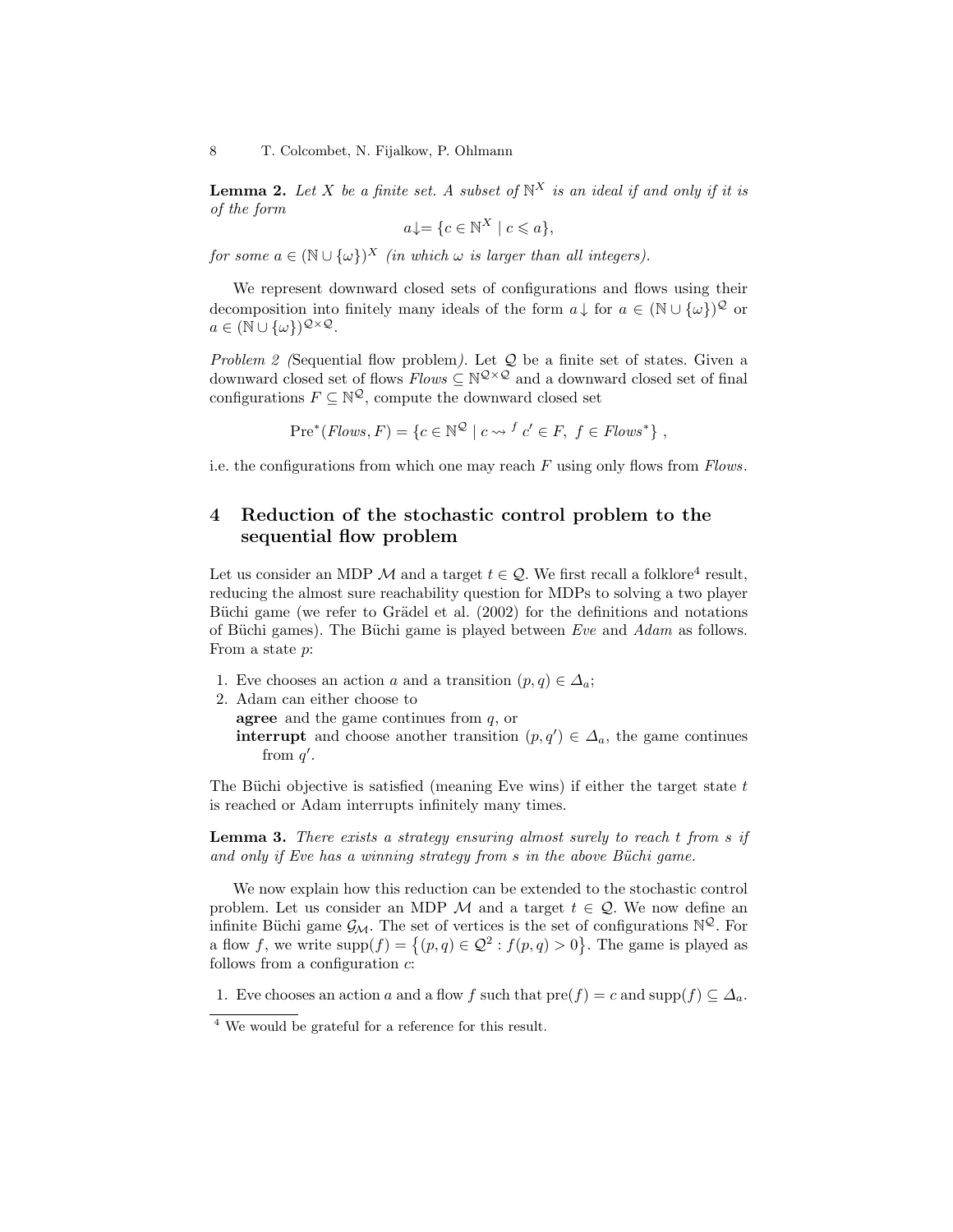<span id="page-8-4"></span>2. [Adam](#page-7-3) can either choose to

<span id="page-8-0"></span>**agree** and the game continues from  $c' = \text{post}(f)$ 

*interrupt* and choose a flow f' such that  $\text{pre}(f') = c$  and  $\text{supp}(f') \subseteq \Delta_a$ , and the game continues from  $c'' = \text{post}(f')$ .

Note that [Eve](#page-7-3) choosing a flow  $f$  is equivalent to choosing for each token a [transition](#page-2-1)  $(p, q) \in \Delta_a$ , inducing the configuration c', and simiarly for Adam should he decide to [interrupt.](#page-8-0)

[Eve](#page-7-3) wins if either all tokens are in the target state, or if [Adam](#page-7-3) interrupts infinitely many times.

Note that although the game is infinite, it is actually a disjoint union of finite games. Indeed, along a play the number of tokens is fixed, so each play is included in  $\mathcal{Q}^n$  for some  $n \in \mathbb{N}$ .

<span id="page-8-1"></span>**Lemma 4.** Let c be a configuration with n tokens in total, the following are equivalent:

- $-$  There exists a strategy almost surely reaching  $t^n$  from c,
- [Eve](#page-7-3) has a winning strategy in the Büchi game  $\mathcal{G}_{\mathcal{M}}$  $\mathcal{G}_{\mathcal{M}}$  $\mathcal{G}_{\mathcal{M}}$  starting from c.

Lemma [4](#page-8-1) follows from applying Lemma [3](#page-7-5) on the product [MDP](#page-2-1)  $\mathcal{M}^n$  $\mathcal{M}^n$  $\mathcal{M}^n$ .

<span id="page-8-2"></span>We also consider the game  $\mathcal{G}_{\mathcal{M}}^{(i)}$  $\mathcal{G}_{\mathcal{M}}^{(i)}$  $\mathcal{G}_{\mathcal{M}}^{(i)}$  for  $i \in \mathbb{N}$ , which is defined just as  $\mathcal{G}_{\mathcal{M}}$  except for the winning objective: [Eve](#page-7-3) wins in  $\mathcal{G}_{\mathcal{M}}^{(i)}$  $\mathcal{G}_{\mathcal{M}}^{(i)}$  $\mathcal{G}_{\mathcal{M}}^{(i)}$  if either all tokens are in the target state, or if [Adam](#page-7-3) [interrupts](#page-8-0) more than  $i$  times. It is clear that if [Eve](#page-7-3) has a winning strategy in  $\mathcal{G}_{\mathcal{M}}$  $\mathcal{G}_{\mathcal{M}}$  $\mathcal{G}_{\mathcal{M}}$  then she has a winning strategy in  $\mathcal{G}_{\mathcal{M}}^{(i)}$ . Conversely, the following result states that  $\mathcal{G}_{\mathcal{M}}^{(i)}$  $\mathcal{G}_{\mathcal{M}}^{(i)}$  $\mathcal{G}_{\mathcal{M}}^{(i)}$  is equivalent to  $\mathcal{G}_{\mathcal{M}}$  for some *i*.

<span id="page-8-3"></span>**Lemma 5.** There exists  $i \in \mathbb{N}$  such that from any [configuration](#page-5-2)  $c \in \mathbb{N}^{\mathcal{Q}}$ , [Eve](#page-7-3) has a winning strategy in  $\mathcal{G}_\mathcal{M}$  $\mathcal{G}_\mathcal{M}$  $\mathcal{G}_\mathcal{M}$  if and only if [Eve](#page-7-3) has a winning strategy in  $\mathcal{G}_\mathcal{M}^{(i)}$ .

*Proof:* Let  $X^{(i)} \subseteq \mathbb{N}^{\mathcal{Q}}$  be the winning region for [Eve](#page-7-3) in  $\mathcal{G}_{\mathcal{M}}^{(i)}$  $\mathcal{G}_{\mathcal{M}}^{(i)}$  $\mathcal{G}_{\mathcal{M}}^{(i)}$ . We first argue that  $X = \bigcap_i X^{(i)}$  is the winning region in  $\mathcal{G}_M$  $\mathcal{G}_M$  $\mathcal{G}_M$ . It is clear that X is contained in the winning region: if [Eve](#page-7-3) has a strategy to ensure that either all tokens are in the target state, or that [Adam](#page-7-3) [interrupts](#page-8-0) infinitely many times, then it particular this is true for Adam interrupting more than  $i$  times for any  $i$ . The converse inclusion holds because  $\mathcal{G}_{\mathcal{M}}$  $\mathcal{G}_{\mathcal{M}}$  $\mathcal{G}_{\mathcal{M}}$  is a disjoint union of finite Büchi games. Indeed, in a finite Büchi game, since [Adam](#page-7-3) can restrict himself to playing a memoryless winning strategy, if [Eve](#page-7-3) can ensure that he [interrupts](#page-8-0) a certain number of times (larger than the size of the game), then by a simple pumping argument this implies that [Adam](#page-7-3) will [interrupt](#page-8-0) infinitely many times.

To conclude, we note that each  $X^{(i)}$  is [downward closed:](#page-6-2) indeed, a winning strategy from a [configuration](#page-5-2)  $c$  can be used from a configuration  $c'$  where there are fewer [tokens](#page-3-1) in each state. It follows that  $(X^{(i)})_{i\geq 0}$  is a decreasing sequence of [downward closed sets](#page-6-2) in  $\mathbb{N}^{\mathcal{Q}}$ , hence it stabilises thanks to Lemma [1,](#page-6-4) *i.e.* there exists  $i_0 \in \mathbb{N}$  such that  $X^{(i_0)} = \bigcap_i X^{(i)}$ , which concludes.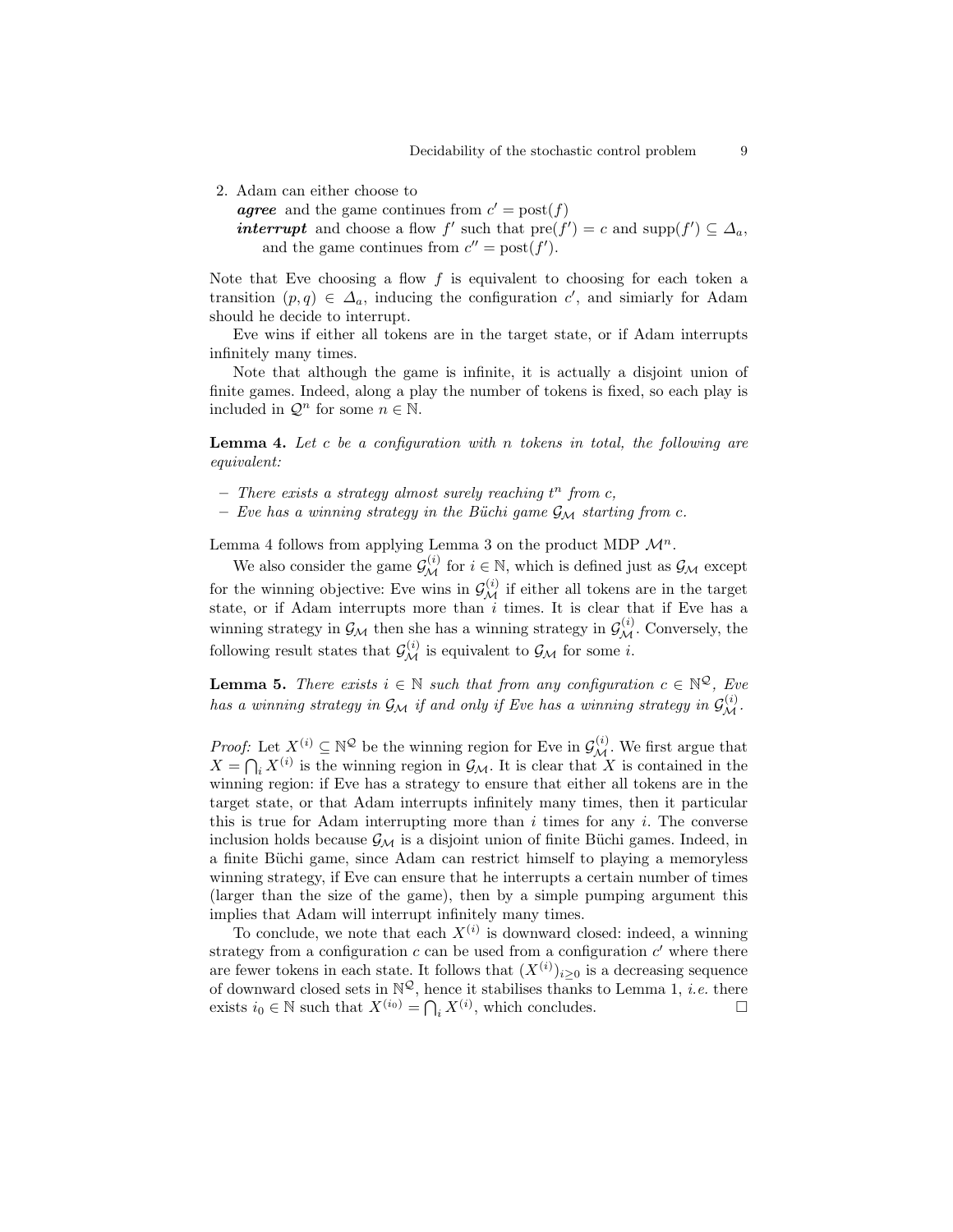Note that Lemma [4](#page-8-1) and Lemma [5](#page-8-3) substantiate the claims made in Section [2:](#page-2-0) pure positional strategies are enough and the answer to the stochastic control problem does not depend upon the exact probabilities in the [MDP.](#page-2-1) Indeed, the construction of the Büchi games do not depend on them, and the answer to the former is equivalent to determining whether [Eve](#page-7-3) has a winning strategy in each of them.

We are now fully equipped to show that a solution to the [sequential flow](#page-7-0) [problem](#page-7-0) yields the decidability of the [stochastic control problem.](#page-3-0)

Let  $F$  be the set of [configurations](#page-5-2) for which all tokens are in [state](#page-2-1)  $t$ . we let  $X^{(i)} \subseteq \mathbb{N}^{\mathcal{Q}}$  denote the winning region for [Eve](#page-7-3) in the game  $\mathcal{G}_{\mathcal{M}}^{(i)}$  $\mathcal{G}_{\mathcal{M}}^{(i)}$  $\mathcal{G}_{\mathcal{M}}^{(i)}$ . Note first that  $X^{(0)} = \text{Pre}^*(Flows^0, F)$  where

$$
Flows^{0} = \{ f \in \mathbb{N}^{\mathcal{Q} \times \mathcal{Q}} : \exists a \in \mathcal{A}, \ \text{supp}(f) \subseteq \Delta_{a} \}.
$$

Indeed, in the game  $\mathcal{G}_{\mathcal{M}}^{(0)}$  $\mathcal{G}_{\mathcal{M}}^{(0)}$  $\mathcal{G}_{\mathcal{M}}^{(0)}$  [Adam](#page-7-3) cannot [interrupt](#page-8-0) as this would make him lose immediately. Hence, the winning region for [Eve](#page-7-3) in  $\mathcal{G}_{\mathcal{M}}^{(0)}$  $\mathcal{G}_{\mathcal{M}}^{(0)}$  $\mathcal{G}_{\mathcal{M}}^{(0)}$  is  $\text{Pre}^*(Flows^0, F)$ .

We generalise this by setting  $Flows^i$  for all  $i > 0$  to be the set of [flows](#page-5-2)  $f \in$  $\mathbb{N}^{\mathcal{Q}\times\mathcal{Q}}$  such that for some [action](#page-2-1)  $a\in\mathcal{A}$ ,

- supp
$$
(f)
$$
  $\subseteq \Delta_a$ , and  
- for  $f'$  with  $pre(f') = pre(f)$  and supp $(f') \subseteq \Delta_a$ , we have  $post(f') \in X^{(i-1)}$ .

Equivalently, this is the set of [flows](#page-5-2) for which, when played in the game  $\mathcal{G}_{\mathcal{M}}$  $\mathcal{G}_{\mathcal{M}}$  $\mathcal{G}_{\mathcal{M}}$ by [Eve, Adam](#page-7-3) cannot use an [interrupt](#page-8-0) move and force the configuration outside of  $X^{(i-1)}$ .

We now claim that

$$
X^{(i)} = \text{Pre}^*(Flows^i, F)
$$

for all  $i \geq 0$ .

We note that this means that for each i computing  $X^{(i)}$  reduces to solving one instance of the sequential flow problem. This induces an algorithm for solving the [stochastic control problem:](#page-3-0) compute the sequence  $(X^{(i)})_{i\geq 0}$  until it stabilises, which is ensured by Lemma [5](#page-8-3) and yields the winning region of  $\mathcal{G}_{\mathcal{M}}$  $\mathcal{G}_{\mathcal{M}}$  $\mathcal{G}_{\mathcal{M}}$ . The answer to the [stochastic control problem](#page-3-0) is then whether the initial configuration where all tokens are in s belongs to the winning region of  $\mathcal{G}_{\mathcal{M}}$  $\mathcal{G}_{\mathcal{M}}$  $\mathcal{G}_{\mathcal{M}}$ .

Let us prove the claim by induction on  $i$ .

Let c be a [configuration](#page-5-2) in  $Pre^*(Flows^i, F)$ . This means that there exists a [flow word](#page-6-1) $f = f_1 \cdots f_\ell$  such that  $f_k \in Flows^i$  for all k, and  $c \leadsto f \ c' \in F$ . Expanding the definition, there exist  $c_0 = c, \ldots, c_\ell = c'$  such that  $c_{k-1} \to f_k c_k$ for all  $k$ .

Let us now describe a strategy for [Eve](#page-7-3) in  $\mathcal{G}_{\mathcal{M}}^{(i)}$  $\mathcal{G}_{\mathcal{M}}^{(i)}$  $\mathcal{G}_{\mathcal{M}}^{(i)}$  starting from c. As long as [Adam](#page-7-3) [agrees,](#page-8-4) [Eve](#page-7-3) successively chooses the sequence of flows  $f_1, f_2, \ldots$  and the corresponding configurations  $c_1, c_2, \ldots$  If [Adam](#page-7-3) never [interrupts,](#page-8-0) then the game reaches the [configuration](#page-5-2)  $c' \in F$ , and [Eve](#page-7-3) wins. Otherwise, as soon as [Adam](#page-7-3) [interrupts,](#page-8-0) by definition of  $Flows^i$ , we reach a [configuration](#page-5-2)  $d \in X^{(i-1)}$ . By induction hypothesis, [Eve](#page-7-3) has a strategy which ensures from  $d$  to either reach  $F$ or that [Adam](#page-7-3) interrupts at least  $i - 1$  times. In the latter case, adding the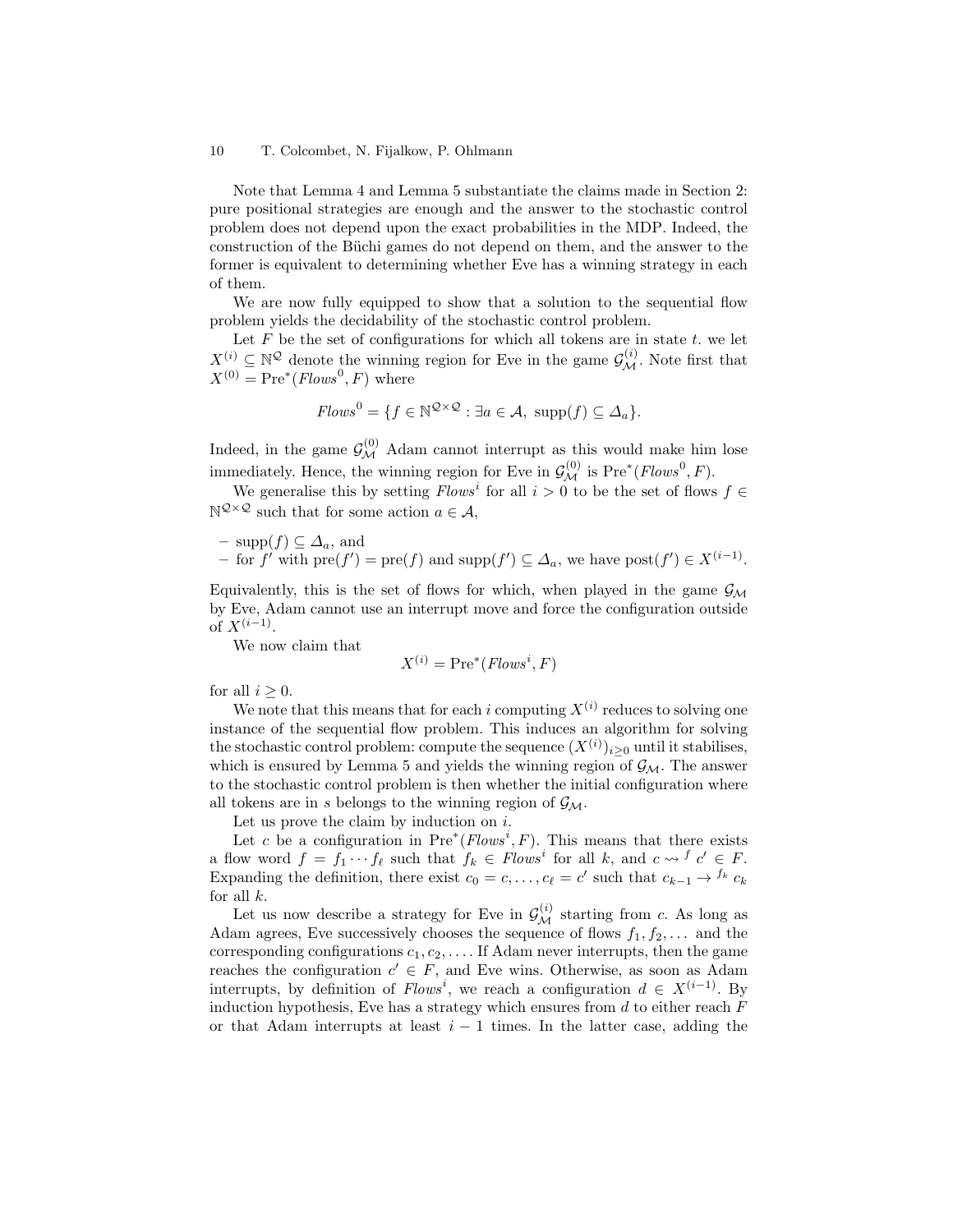[interrupt](#page-8-0) move leading to  $d$  yields  $i$  [interrupts,](#page-8-0) so this is a winning strategy for [Eve](#page-7-3) in  $\mathcal{G}_{\mathcal{M}}^{(i)}$  $\mathcal{G}_{\mathcal{M}}^{(i)}$  $\mathcal{G}_{\mathcal{M}}^{(i)}$ , witnessing that  $c \in X^{(i)}$ .

Conversely, assume that there is a winning strategy  $\sigma$  of [Eve](#page-7-3) in  $\mathcal{G}_{\mathcal{M}}^{(i)}$  $\mathcal{G}_{\mathcal{M}}^{(i)}$  $\mathcal{G}_{\mathcal{M}}^{(i)}$  from a [configuration](#page-5-2) c. Consider a play consistent with  $\sigma$ , it either reaches F or [Adam](#page-7-3) [interrupts.](#page-8-0) Let us denote by  $f = f_1, f_2, \ldots, f_\ell$  the sequence of flows until then. We argue that  $f_k \in Flows^i$  for  $k \in \{1, ..., \ell\}$ . Let  $f = f_k$  for some k, by definition of the game  $\text{supp}(f) \subseteq \Delta_a$  for some [action](#page-2-1) a. Let  $f'$  such that  $\text{pre}(f') =$ [pre\(](#page-5-2)f) and supp $(f') \subseteq \Delta_a$ . In the game  $\mathcal{G}_{\mathcal{M}}$  $\mathcal{G}_{\mathcal{M}}$  $\mathcal{G}_{\mathcal{M}}$  after [Eve](#page-7-3) played  $f_k$ , [Adam](#page-7-3) has the possibility to [interrupt](#page-8-0) and choose  $f'$ . From this configuration onward the strategy  $\sigma$  is winning in  $\mathcal{G}_{\mathcal{M}}^{(i-1)}$  $\mathcal{G}_{\mathcal{M}}^{(i-1)}$  $\mathcal{G}_{\mathcal{M}}^{(i-1)}$ , implying that  $f \in Flows^i$ . Thus  $f = f_1 f_2 \dots f_\ell$ is a witness that  $c \in X^{(i)}$ .

## <span id="page-10-0"></span>5 Computability of the sequential flow problem

Let Q be a finite set of states,  $Flows \subseteq \mathbb{N}^{\mathcal{Q} \times \mathcal{Q}}$  a [downward closed](#page-6-2) set of [flows](#page-5-2) and  $F \subseteq \mathbb{N}^{\mathcal{Q}}$  a [downward closed](#page-6-2) set of [configurations,](#page-5-2) the sequential flow problem is to compute the [downward closed set](#page-6-2) [Pre](#page-7-0)<sup>∗</sup> defined by

$$
Pre^*(Flows, F) = \{ c \in \mathbb{N}^{\mathcal{Q}} \mid c \leadsto f \ c' \in F, \ f \in Flows^* \},
$$

*i.e.* the [configurations](#page-5-2) from which one may reach  $F$  using only [flows](#page-5-2) from [Flows](#page-10-0).

The following classical result of [Valk and Jantzen](#page-16-6) [\(1985\)](#page-16-6) allows us to further reduce our problem.

<span id="page-10-1"></span>Lemma 6. The task of computing a [downward closed](#page-6-2) set can be reduced to the task of deciding whether a given [ideal](#page-6-2) is included in a [downward closed](#page-6-2) set.

Thanks to Lemma [6,](#page-10-1) it is sufficient for solving the [sequential flow problem](#page-7-0) to establish the following result.

<span id="page-10-3"></span>**Lemma 7.** Let I be an [ideal](#page-6-2) of the form  $a \downarrow$  for  $a \in (\mathbb{N} \cup \{\omega\})^{\mathcal{Q}}$ , and [Flows](#page-10-0)  $\subseteq$  $\mathbb{N}^{\mathcal{Q}\times\mathcal{Q}}$  be a [downward closed set](#page-6-2) of [flows.](#page-5-2) It is decidable whether F can be reached from all [configurations](#page-5-2) of I using only [flows](#page-5-2) from [Flows .](#page-10-0)

<span id="page-10-2"></span>We call a vector  $a \in (\mathbb{N} \cup \{\omega\})^{\mathcal{Q} \times \mathcal{Q}}$  a *capacity*. A *capacity word* is a finite sequence of [capacities.](#page-10-2) For two capacity words  $w, w'$  of the same length, we write  $w \leq w'$  to mean that  $w_i \leq w'_i$  for each *i*. Since [flows](#page-5-2) are particular cases of capacities, we can compare [flows](#page-5-2) with [capacities](#page-10-2) in the same way.

Before proving Lemma [7](#page-10-3) let us give an example and some notations.

Given a [state](#page-2-1) q, we write  $q \in \mathbb{N}^{\mathcal{Q}}$  for the vector which has value 1 on the q component and 0 elsewhere. More generally we let  $\alpha q$  for  $\alpha \in \mathbb{N} \cup {\omega}$  denote the vector with value  $\alpha$  on the q component and 0 elsewhere. We use similar notations for [flows.](#page-5-2) For instance,  $\omega q_1 + q_2$  has value  $\omega$  in the  $q_1$  component, 1 in the  $q_2$  component, and 0 elsewhere.

In the instance of the [sequential flow problem](#page-7-0) represented in Figure [4,](#page-11-0) we ask the following question: can F be reached from any [configuration](#page-5-2) of  $I = (\omega q_2) \downarrow ?$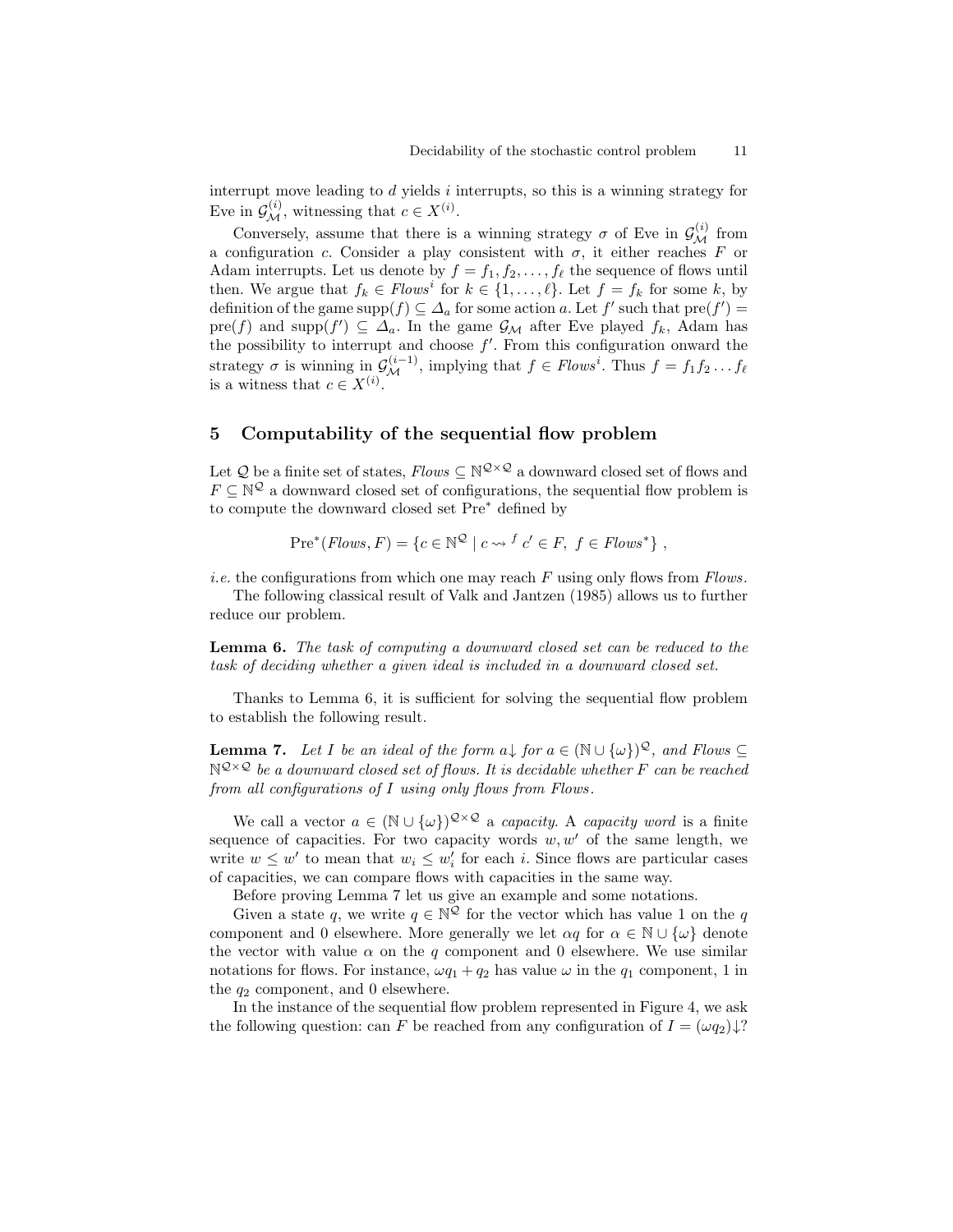

<span id="page-11-0"></span>**Fig. 4.** An instance of the [sequential flow problem.](#page-7-0) We let  $Flows = a \downarrow \cup b \downarrow \cup c \downarrow$  $Flows = a \downarrow \cup b \downarrow \cup c \downarrow$ where  $a = \omega(q_2, q_2) + (q_2, q_3) + \omega(q_4, q_4)$ ,  $b = \omega(q_1, q_2) + (q_3, q_4) + \omega(q_4, q_4)$ , and  $c =$  $\omega(q_1, q_1) + (q_2, q_1) + \omega(q_2, q_2) + \omega(q_3, q_3) + \omega(q_4, q_4)$ . Set also  $F = (\omega q_4) \downarrow$ .



<span id="page-11-1"></span>**Fig. 5.** A [flow word](#page-6-1)  $f = f_1 f_2 \dots f_{n+1} \leqslant ac^{n-1}b$  such that  $nq_2$  [goes to](#page-5-2)  $(n-1)q_1 + q_4$ using f. This construction can be extended to  $f \leq w$  such that  $nq_2$  [goes to](#page-5-2)  $nq_4$  using f.

The answer is yes: the [capacity word](#page-10-2) $w = (ac^{n-1}b)^n$  is such that  $nq_2 \leadsto {^f} nq_4 \in F$ for a [flow word](#page-6-1)  $f \leq w$ , the begining of which is described in Figure [5.](#page-11-1)

We write  $a[\omega \leftarrow n]$  for the [configuration](#page-5-2) obtained from a by replacing all  $\omega s$ by  $n$ .

<span id="page-11-4"></span>The key idea for solving the [sequential flow problem](#page-7-0) is to rephrase it using regular cost functions (a set of tools for solving boundedness questions). Indeed, whether F can be reached from all [configurations](#page-5-2) of  $I = a \downarrow$  using only [flows](#page-5-2) from [Flows](#page-10-0) can be equivalently phrased as a boundedness question, as follows:

doesthere exist a bound on the values of  $n \in \mathbb{N}$  such that  $a[\omega \leftarrow n] \leadsto {f}$ for some  $c \in F$  and  $f \in Flows^*$  $f \in Flows^*$  $f \in Flows^*$ ?

<span id="page-11-3"></span><span id="page-11-2"></span>We show that this boundedness question can be formulated as a [boundedness](#page-12-0) [question](#page-12-0) for a formula of cost monadic logic, a formalism that we introduce now. We assume that the reader is familiar with *monadic second order logic* [\(MSO\)](#page-11-2) over finite words, and refer to [Thomas](#page-16-7) [\(1997\)](#page-16-7) for the definitions. The syntax of [cost monadic logic](#page-11-3) [\(cost MSO](#page-11-3) for short) extends [MSO](#page-11-2) with the construct  $|X| \leq N$ , where X is a second order variable and N is a bounding variable. The semantics is defined as usual:  $w, n \models \varphi$  for a word  $w \in A^*$ , with  $n \in \mathbb{N}$ specifying the bound  $N$ . We assume that there is at most one bounding variable, and that the construct  $|X| \leq N$  appears positively, *i.e.* under an even number of negations. This ensures that the larger N, the more true the formula is: if  $w, n \models$  $\varphi$ , then  $w, n' \models \varphi$  for all  $n' \geq n$ . The semantics of a formula  $\varphi$  of [cost MSO](#page-11-3) induces a function  $A^* \to \mathbb{N} \cup {\infty}$  defined by  $\varphi(w) = \inf \{ n \in \mathbb{N} \mid w, n \models \varphi \}.$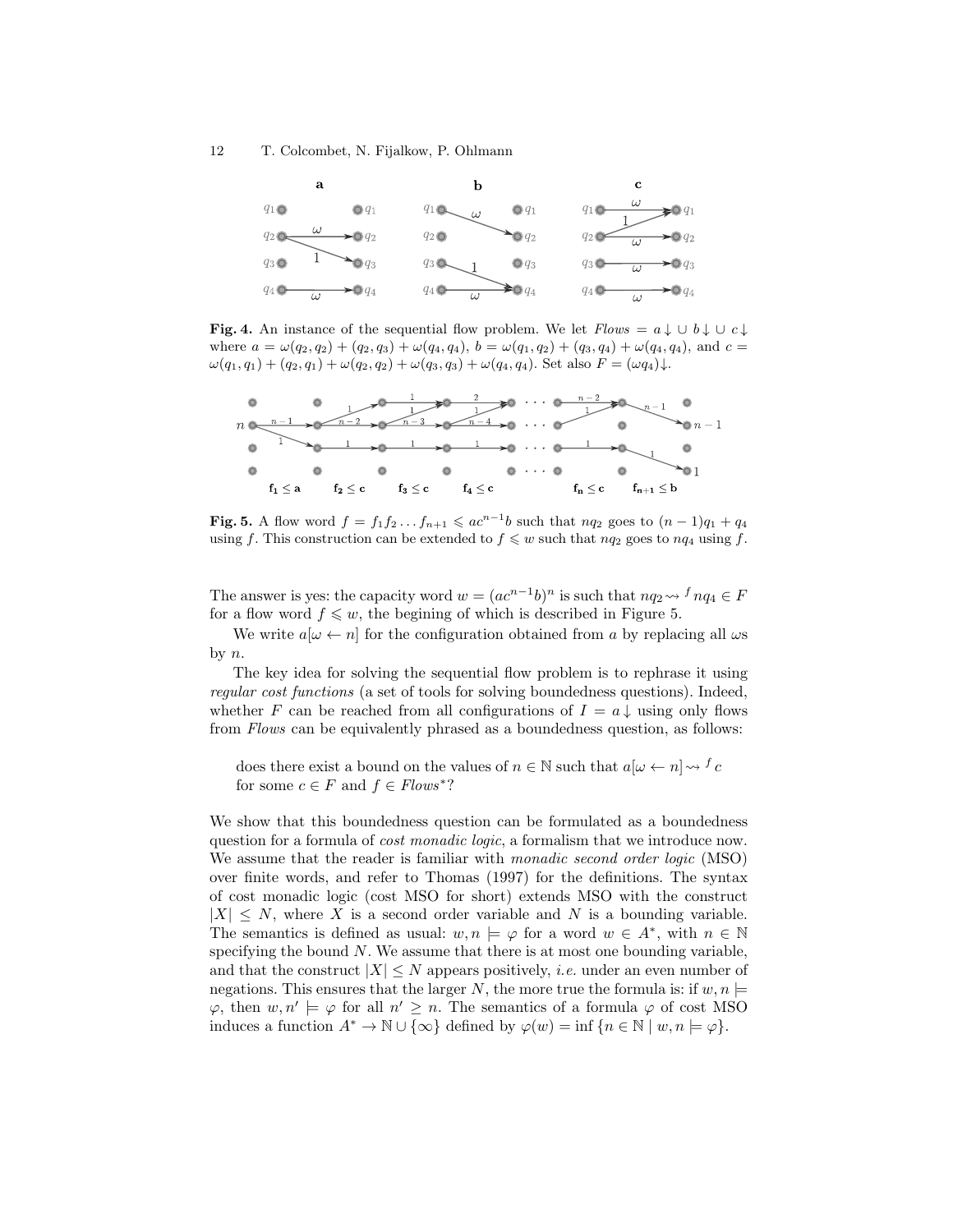<span id="page-12-0"></span>The boundedness problem for [cost monadic logic](#page-11-3) is the following problem: given a cost MSO formula  $\varphi$  over  $A^*$ , is it true that the function  $A^* \to \mathbb{N} \cup {\infty}$ is bounded, i.e.:

$$
\exists n \in \mathbb{N}, \ \forall w \in A^*, \ w, n \models \varphi?
$$

<span id="page-12-2"></span>The decidability of the boundedness problem is a central result in the [theory of](#page-11-4) [regular cost functions](#page-11-4) [\(Colcombet](#page-15-10) [\(2013\)](#page-15-10)). Since in the [theory of regular cost](#page-11-4) [functions,](#page-11-4) when considering functions we are only interested in whether they are bounded or not, we will consider functions "up to boundedness properties". Concretely, this means that a *cost function* is an equivalence class of functions  $A^* \to \mathbb{N} \cup {\infty}$ , with the equivalence being  $f \approx g$  if there exists  $\alpha : \mathbb{N} \to \mathbb{N}$  such that  $f(w)$  is finite if and only if  $g(w)$  is finite, and in this case,  $f(w) \leq \alpha(g(w))$ and  $g(w) \leq \alpha(f(w))$ . This is equivalent to stating that for all  $X \subseteq A^*$ , if f is bounded over  $X$  if and only if  $g$  is bounded over  $X$ .

Let us now establish Lemma [7.](#page-10-3)

*Proof:* Let  $T = \{q \in \mathcal{Q} \mid a(q) = \omega\}$ . Note that for *n* sufficiently large, we have  $a[\omega \leftarrow n] \downarrow = I \cap \{0, 1, \ldots, n\}.$  We let  $\mathscr{C} \subseteq (\mathbb{N} \cup {\{\omega\}})^{\mathcal{Q} \times \mathcal{Q}}$  be the [decomposition](#page-6-3) of [Flows](#page-10-0) into [ideals,](#page-6-2) that is,  $\mathscr C$  is the minimal finite set such that

$$
Flows = \bigcup_{b \in \mathscr{C}} b \downarrow .
$$

We let k denote the largest finite value that appears in the definition of  $\mathscr{C}$ , that is,  $k = \max\{b(q, q') : b \in \mathscr{C}, q, q' \in \mathcal{Q}, b(q, q') \neq \omega\}.$ 

Let us define the function

$$
\Phi: \mathscr{C}^* \longrightarrow \mathbb{N} \cup \{\omega\}
$$
  

$$
w \longmapsto \sup\{n \in \mathbb{N} : \exists f \leqslant w, a[\omega \leftarrow n] \rightsquigarrow f F\}.
$$

By definition  $\Phi$  is unbounded if and only if F can be reached from all configurations of I. Since [boundedness](#page-12-0) of [cost MSO](#page-11-3) is decidable, it suffices to construct a formula in cost monadic logic for  $\Phi$  to obtain the decidability of our problem. Our approach will be to additively decompose the [capacity word](#page-10-2)  $w$  into a finitary part  $w^{(\text{fin})}$  (which is handled using a regular language), and several unbounded parts  $w^{(s)}$  for each  $s \in T$ . The unbounded parts require a more careful analysis which notably goes through the use of the [max-flow min-cut theorem.](#page-13-0)

<span id="page-12-1"></span>Note that  $a[\omega \leftarrow n]$  decomposes as the sum of its finite part  $a_{fin} = a[\omega \leftarrow 0]$ and  $\sum_{s \in T} ns$ . Since [flows](#page-5-2) are additive, it holds that  $f \leqslant w = w_1 \dots w_l$  is a [flow](#page-5-2) from  $c_n$  to F if and only if the [capacity word](#page-10-2) w may be [decomposed](#page-6-3) into  $(w^{(s)})_{s \in T} = (w_1^{(s)} \dots w_l^{(s)})$  $\binom{s}{l}_{s \in T}$  and  $w^{(\text{fin})} = w_1^{(\text{fin})} \dots w_l^{(\text{fin})}$  $\binom{\text{nn}}{l}$  such that

,

– all the numbers appearing in the  $w_i^{(s)}$  [capacities](#page-10-2) are bounded by  $k$ ,

- for all 
$$
i \in \{1, ..., l\}, w_i = \sum_{s \in T \cup \{fin\}} w_i^{(s)}
$$

- -for all  $i \in \{1, ..., l\}$ ,  $w_i = \sum_{s \in T \cup \{fin\}} w_i^{(s)}$ ,<br>
for all  $s \in T$ ,  $ns \leadsto {}^f F$  for some [flow word](#page-6-1)  $f \leq w^{(s)}$ ,
- -and  $a_{fin} \leadsto f$  $a_{fin} \leadsto f$  $a_{fin} \leadsto f$  F for some [flow word](#page-6-1)  $f \leq w^{(fin)}$ .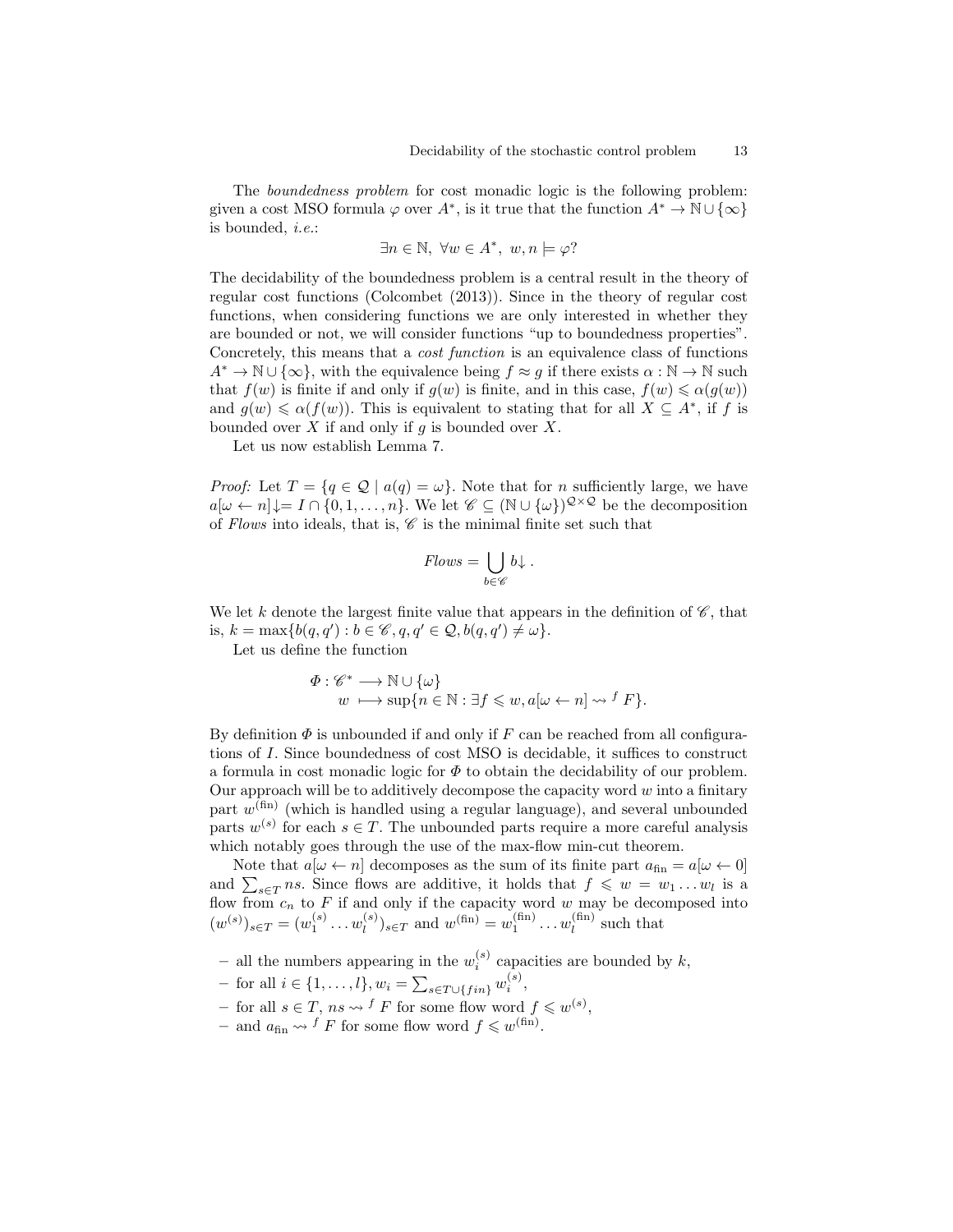In order to be able to code such [capacity words](#page-10-2) in [cost MSO](#page-11-3) we will use monadic variables  $W_{q,q',p}^{(s)}$  where  $q, q' \in \mathcal{Q}, p \in \{0, \ldots, k, \omega\}$  and  $s \in T \cup \{\text{fin}\}.$  These are to be understood as  $i \in W_{q,q',p,s}^{(s)}$  if and only if  $w_i^{(s)}(q,q') = p$ . We use bold W to denote the tuple  $(W_{q,q',p}^{(s)})_{q,q',p,s}$ , and  $W^{(s)}$  for  $(W_{q,q',p}^{(s)})_{q,q',p}$  when  $s \in$  $T\cup \{\omega\}$  is fixed. The [MSO](#page-11-2) formula IsDecomp $(\boldsymbol{W},w)$  states that a decomposition  $(w^{(s)})_{s \in T \cup \{\omega\}}$  is semantically valid and sums to w:

$$
\forall i, \left[\bigwedge_{q,q',s} \bigvee_{p \in \{0,\ldots,k,\omega\}} \left(i \in W_{q,q',p}^{(s)} \land \bigwedge_{p' \neq p} i \notin W_{q,q',p}^{(s)}\right)\right] \land \left[\bigwedge_{q,q'p} \bigwedge_{q' \in Q} \bigvee_{q,q',p} \bigwedge_{p,q \in \mathcal{P} \cup \{\text{fin}\}} \bigwedge_{s \in T \cup \{\text{fin}\}} i \in W_{q,q',p_s}^{(s)}\right]
$$

For  $s \in T$ , we now consider the function

$$
\Psi^{(s)} : (\{0, 1, \ldots, k, \omega\}^{\mathcal{Q} \times \mathcal{Q}})^* \longrightarrow \mathbb{N} \cup \{\omega\} \n w^{(s)} \longrightarrow \sup\{n \in \mathbb{N} \mid \exists f \leq w^{(s)}, \ ns \stackrel{f}{\leadsto} F\}.
$$

We also define  $\Psi^{(\text{fin})} \subseteq (\{0,\ldots,k,\omega\})^{\mathcal{Q}\times\mathcal{Q}}$  to be the language of [capacity words](#page-10-2)  $w^{(\text{fin})}$  $w^{(\text{fin})}$  $w^{(\text{fin})}$  such that there exists a [flow](#page-5-2) $f \leqslant w^{(\text{fin})}$  such that  $a_{\text{fin}} \leadsto f$  F. Note that  $\Psi^{\text{(fin)}}$  is a regular language since it is recognized by a finite automaton over  $\{0, 1, \ldots, k|Q|\}^{\mathcal{Q}}$  that may update the current bounded [configuration](#page-5-2) only with [flows](#page-5-2) smaller than the current letter of  $w^{(\text{fin})}$ .

It now holds that

$$
\varPhi(w)=\sup_n\Big[\exists \boldsymbol{W}, \text{IsDecomp}(\boldsymbol{W},w)\wedge\Big(\bigwedge_{s\in T}\varPsi^{(s)}(\boldsymbol{W}^{(s)})\geq n\Big)\wedge\boldsymbol{W}^{(\text{fin})}\in\varPsi^{(\text{fin})}\Big].
$$

Hence, there only remains to see that for each  $s \in T$ ,  $\Psi^{(s)}$  is definable in [cost](#page-11-3) [MSO.](#page-11-3)

<span id="page-13-0"></span>Let us fix s and a [capacity word](#page-10-2)  $w \in \{0, \ldots, k, \omega\}^{\mathcal{Q} \times \mathcal{Q}}$  of length  $|w| = \ell$ . Consider the finite graph G with vertex set  $\mathcal{Q} \times \{0, 1, \ldots, \ell\}$  and for all  $i \geq 1$ , and edge from  $(q, i - 1)$  to  $(q', i)$  labelled by  $w_i(q, q')$ . Then  $\Psi^{(s)}(w)$  is the maximal [flow](#page-5-2) from  $(s, 0)$  to  $(t, \ell)$  in G. We recall that a cut in a graph with distinguished source s and target t is a set of edges such that removing them disconnects s and t. The cost of a cut is the sum of the weight of its edges. The max-flow min-cut theorem states that the maximal [flow](#page-5-2) in a graph is exactly the minimal [cost of](#page-13-0) [a cut](#page-13-0) [\(Ford and Fulkerson](#page-15-11) [\(1956\)](#page-15-11)).

We now define a cost MSO formula  $\tilde{\Psi}^{(s)}$  which is equivalent (in terms of [cost functions\)](#page-12-2) to a minimal [cut](#page-13-0) in the previous graph G and thus to  $\Psi^{(s)}$ . In the following formula,  $\mathbf{X} = (X_{q,q'})_{q,q'\in\mathcal{Q}}$  represents a cut in the graph:  $i \in X_{q,q'}$ means that edge  $((q, i-1), (q', i))$  belongs to the cut. Likewise,  $P = (P_{q,q'})_{q,q'\in\mathcal{Q}}$ represents paths in the graph. Let  $\tilde{\Psi}^{(s)}(w)$  be defined by

$$
\inf_n \left\{ \exists \mathbf{X} \Big[\bigwedge_{q,q'} n \geq |X_{q,q'}|\Big] \land \left(\forall i, i \in X_{q,q'} \Longrightarrow w_i(q,q') < \omega\right) \land \text{ Disc}_{s,t}(\mathbf{X},w)\right\},\
$$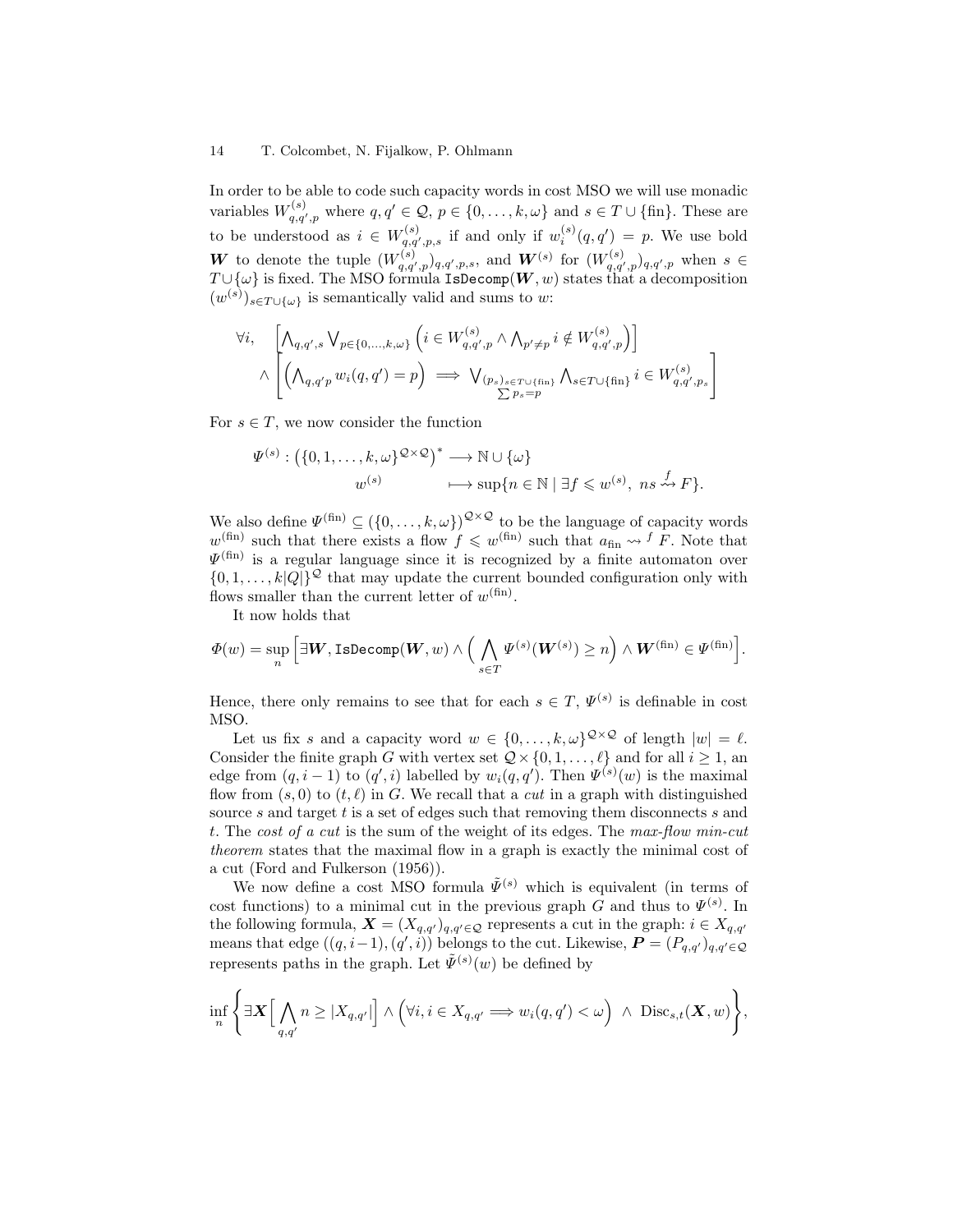where  $Disc_{s,t}(X, w)$  expresses that X disconnects  $(s, 0)$  and  $(t, \ell)$  in G. For instance  $Disc_{s,t}(\boldsymbol{X}, w)$  is defined by

$$
\forall P, \left[ \left( \forall i, \bigwedge_{q,q'} i \in P_{q,q'} \implies w_i(q,q') > 0 \right) \land \left( \bigvee_{q'} 0 \in P_{s,q'} \right) \land \left( \bigvee_{q} \ell \in P_{q,t} \right) \land \right]
$$

$$
\forall i \ge 1, \bigwedge_{q,q'} i \in P_{q,q'} \implies \left( \bigvee_{q''} i - 1 \in P_{q'',q} \right) \right] \implies \exists i, \bigvee_{q,q'} \left( i \in X_{q,q'} \land i \in P_{q,q'} \right).
$$

Now  $\tilde{\Psi}^{(s)}(w)$  does not exactly define the minimal total weight  $\Phi^{(s)}(w)$  of a [cut,](#page-13-0) but rather the minimal value over all [cuts](#page-13-0) of the minimum over  $(q, q') \in \mathcal{Q}^2$  of how many edges are of the form  $((q, i - 1), (q', i))$ . This is good enough for our purposes since these two values are related by

$$
\tilde{\Psi}^{(s)}(w) \leqslant \Phi^{(s)}(w) \leqslant k|Q|^2 \tilde{\Psi}^{(s)}(w),
$$

and hence the functions  $\tilde{\Psi}^{(s)}$  and  $\Phi^{(s)}$  define the same [cost function.](#page-12-2) In particular,  $\Phi^{(s)}$  is definable in [cost MSO,](#page-11-3) which concludes our proof.

### 6 Conclusions

 $\Gamma$ 

We showed the decidability of the stochastic control problem. Our approach uses well quasi orders and the sequential flow problem, which is then solved using the theory of regular cost functions.

Together with the original result of [Bertrand et al.](#page-15-0) [\(2017,](#page-15-0) [2019\)](#page-15-1) in the adversarial setting, our result contributes to the theoretical foundations of parameterised control. We return to the first application of this model, control of biological systems. As we discussed the stochastic setting is perhaps more satisfactory than the adversarial one, although as we saw very complicated behaviours emerge in the stochastic setting involving single agents, which are arguably not pertinent for modelling biological systems.

We thus pose two open questions. The first is to settle the complexity status of the stochastic control problem. Very recently [Mascle et al.](#page-16-8) [\(2019\)](#page-16-8) proved the EXPTIME-hardness of the problem, which is interesting because the underlying phenomena involved in this hardness result are specific to the stochastic setting (and do not apply to the adversarial setting). Our algorithm does not even yield elementary upper bounds, leaving a very large complexity gap. The second question is towards more accurately modelling biological systems: can we refine the stochastic control problem by taking into account the synchronising time of the controller, and restrict it to reasonable bounds?

## Acknowledgements

We thank Nathalie Bertrand and Blaise Genest for introducing us to this fascinating problem, and the preliminary discussions at the Simons Institute for the Theory of Computing in Fall 2015.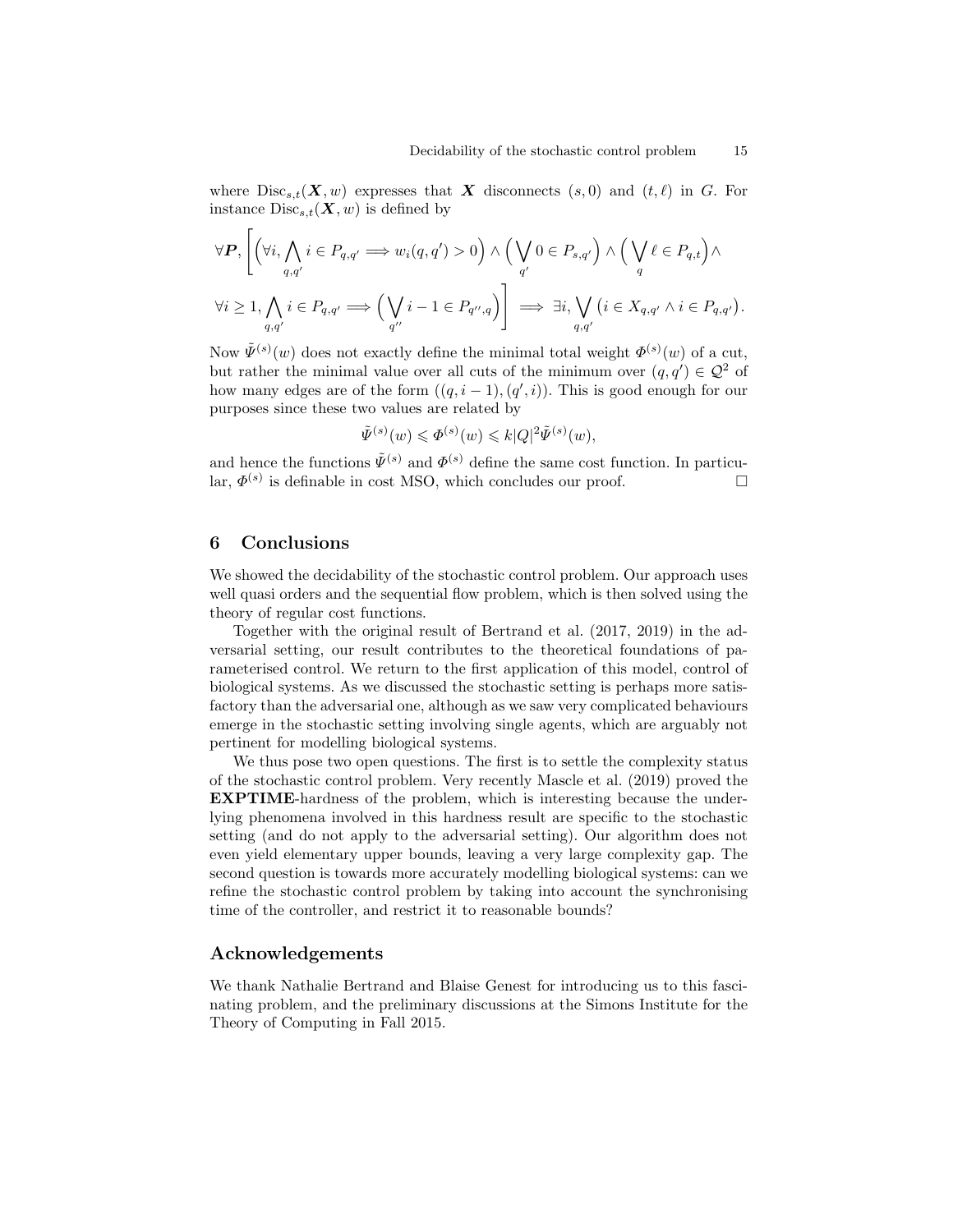# Bibliography

- <span id="page-15-3"></span>Dana Angluin, James Aspnes, Zoë Diamadi, Michael J. Fischer, and René Peralta. Computation in networks of passively mobile finite-state sensors. Distributed Computing, 18(4):235–253, 2006. doi: 10.1007/s00446-005-0138-3. URL <https://doi.org/10.1007/s00446-005-0138-3>.
- <span id="page-15-0"></span>Nathalie Bertrand, Miheer Dewaskar, Blaise Genest, and Hugo Gimbert. Controlling a population. In CONCUR, pages  $12:1-12:16$ ,  $2017$ . doi: 10. 4230/LIPIcs.CONCUR.2017.12. URL [https://doi.org/10.4230/LIPIcs.](https://doi.org/10.4230/LIPIcs.CONCUR.2017.12) [CONCUR.2017.12](https://doi.org/10.4230/LIPIcs.CONCUR.2017.12).
- <span id="page-15-1"></span>Nathalie Bertrand, Miheer Dewaskar, Blaise Genest, Hugo Gimbert, and Adwait Amit Godbole. Controlling a population. *Logical Methods in Computer* Science, 15(3), 2019. URL https://1mcs.episciences.org/5647.
- <span id="page-15-10"></span>Thomas Colcombet. Regular cost functions, part I: logic and algebra over words. Logical Methods in Computer Science, 9(3), 2013. doi: 10.2168/LMCS-9(3: 3)2013. URL [https://doi.org/10.2168/LMCS-9\(3:3\)2013](https://doi.org/10.2168/LMCS-9(3:3)2013).
- <span id="page-15-9"></span>Leonard Eugene Dickson. Finiteness of the odd perfect and primitive abundant numbers with n distinct prime factors. American Journal of Mathematics, 35 (4):413–422, 1913. ISSN 00029327, 10806377. URL [http://www.jstor.org/](http://www.jstor.org/stable/2370405) [stable/2370405](http://www.jstor.org/stable/2370405).
- <span id="page-15-5"></span>Javier Esparza. Parameterized verification of crowds of anonymous processes. In Dependable Software Systems Engineering, pages 59–71. IOS Press, 2016. doi: 10.3233/978-1-61499-627-9-59. URL [https://doi.org/10.3233/](https://doi.org/10.3233/978-1-61499-627-9-59) [978-1-61499-627-9-59](https://doi.org/10.3233/978-1-61499-627-9-59).
- <span id="page-15-4"></span>Javier Esparza, Alain Finkel, and Richard Mayr. On the verification of broadcast protocols. In LICS, pages 352–359, 1999. doi: 10.1109/LICS.1999.782630. URL <https://doi.org/10.1109/LICS.1999.782630>.
- <span id="page-15-8"></span>Nathanaël Fijalkow. Undecidability results for probabilistic automata. SIGLOG  $News, 4(4):10-17, 2017. \quad \text{URL https://dl.acm.org/citation.cfm?id=}$  $News, 4(4):10-17, 2017. \quad \text{URL https://dl.acm.org/citation.cfm?id=}$  $News, 4(4):10-17, 2017. \quad \text{URL https://dl.acm.org/citation.cfm?id=}$ [3157833](https://dl.acm.org/citation.cfm?id=3157833).
- <span id="page-15-7"></span>Nathanaël Fijalkow, Hugo Gimbert, Florian Horn, and Youssouf Oualhadj. Two recursively inseparable problems for probabilistic automata. In MFCS, pages 267–278, 2014. doi: 10.1007/978-3-662-44522-8\ 23. URL [https://doi.org/](https://doi.org/10.1007/978-3-662-44522-8_23) [10.1007/978-3-662-44522-8\\_23](https://doi.org/10.1007/978-3-662-44522-8_23).
- <span id="page-15-11"></span>Lester R. Ford and Delbert R. Fulkerson. Maximal flow through a network. Canadian Journal of Mathematics, 8:399–404, 1956. doi: 10.4153/ CJM-1956-045-5.
- <span id="page-15-2"></span>Steven M. German and A. Prasad Sistla. Reasoning about systems with many processes. Journal of the ACM, 39(3):675–735, 1992.
- <span id="page-15-6"></span>Hugo Gimbert and Youssouf Oualhadj. Probabilistic automata on finite words: Decidable and undecidable problems. In ICALP, pages 527–538, 2010. doi: 10.1007/978-3-642-14162-1\ 44. URL [https://doi.org/10.1007/](https://doi.org/10.1007/978-3-642-14162-1_44) [978-3-642-14162-1\\_44](https://doi.org/10.1007/978-3-642-14162-1_44).